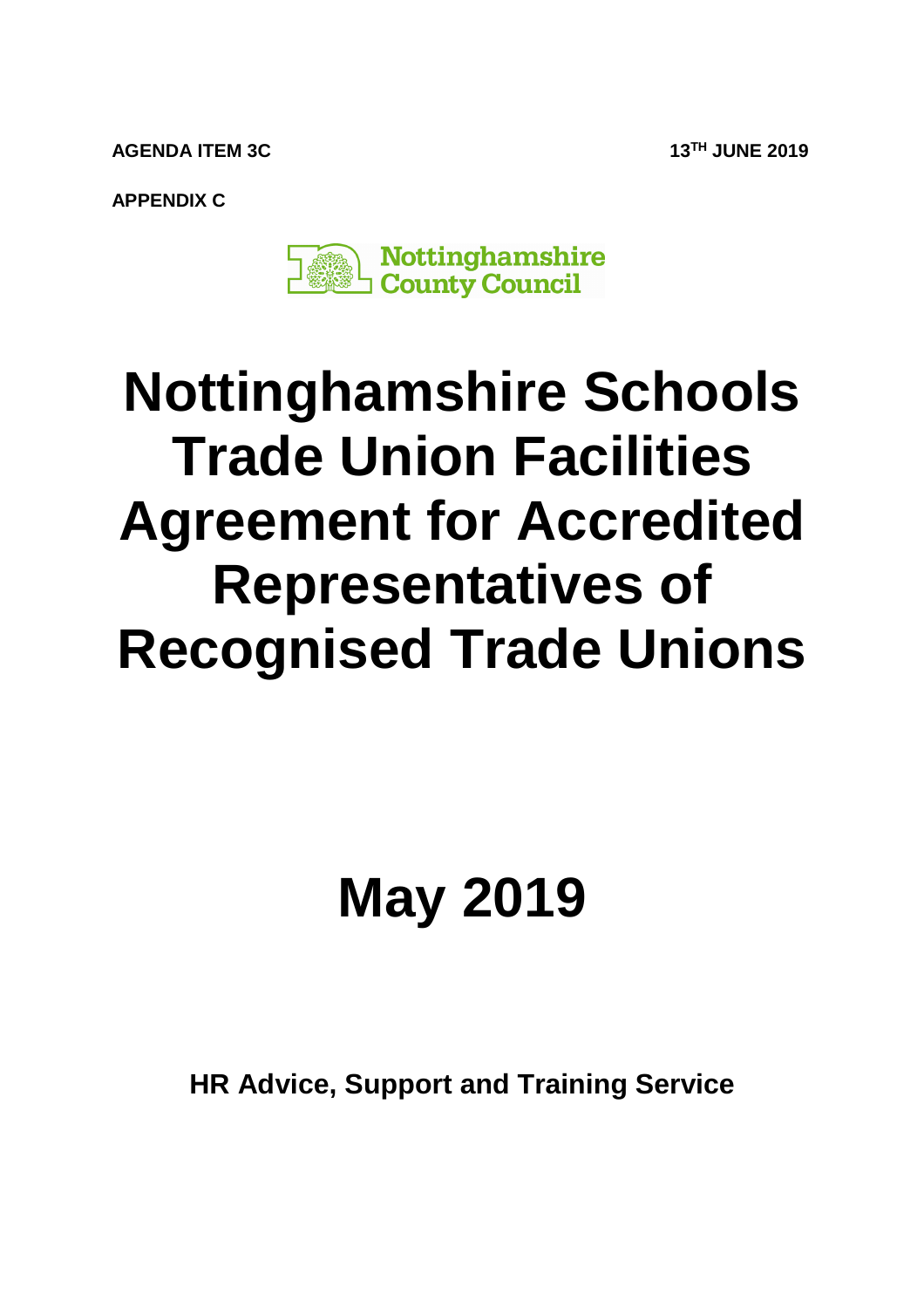**I:\Support Services\Personnel\Human Resources 2008\Policies Procedures & INFORMATION\Trade Union Facilities\Schools\2019-20 TUF Arrangements\1. Trade Union Facilities Agreement (Final Agreement for signature) May 2019** 

| <b>Contents</b>                                          | Page            |
|----------------------------------------------------------|-----------------|
| Introduction                                             | 3               |
| <b>General Principles</b>                                | 4               |
| <b>Trade Union Officials/ Accredited Representatives</b> | 5               |
| Time off with/without pay                                | $\overline{7}$  |
| Other duties/activities of Trade Union Officials         | 8               |
| Procedure for requesting Trade Union Facilities Time off | 9               |
| <b>Trade Union Facilities</b>                            | 10 <sup>°</sup> |
| Appeals                                                  | 11              |
|                                                          |                 |
| <b>Appendices</b>                                        |                 |

#### **Appendix 1**

| Nottinghamshire Schools Trade Union Facilities Scheme from 1 <sup>st</sup><br>April 2017                                                          | 12 <sup>2</sup> |
|---------------------------------------------------------------------------------------------------------------------------------------------------|-----------------|
| <b>Appendix 2</b>                                                                                                                                 |                 |
| Protocol on the Engagement of Trade Union Representatives<br>(acting as caseworkers) with Schools and Human Resources<br><b>Business Partners</b> | 15              |
| <b>Appendix 3</b>                                                                                                                                 |                 |
| Trade Union Facilities time reporting and recording protocols                                                                                     | 18              |
| <b>Appendix 4</b>                                                                                                                                 |                 |
| Trade Union Confirmation to Scheme Administrator of<br>Representatives                                                                            |                 |
| <b>Appendix 5</b>                                                                                                                                 |                 |
| Trade Union Confirmation to the Head Teacher cc Scheme                                                                                            |                 |

Administrator of new representatives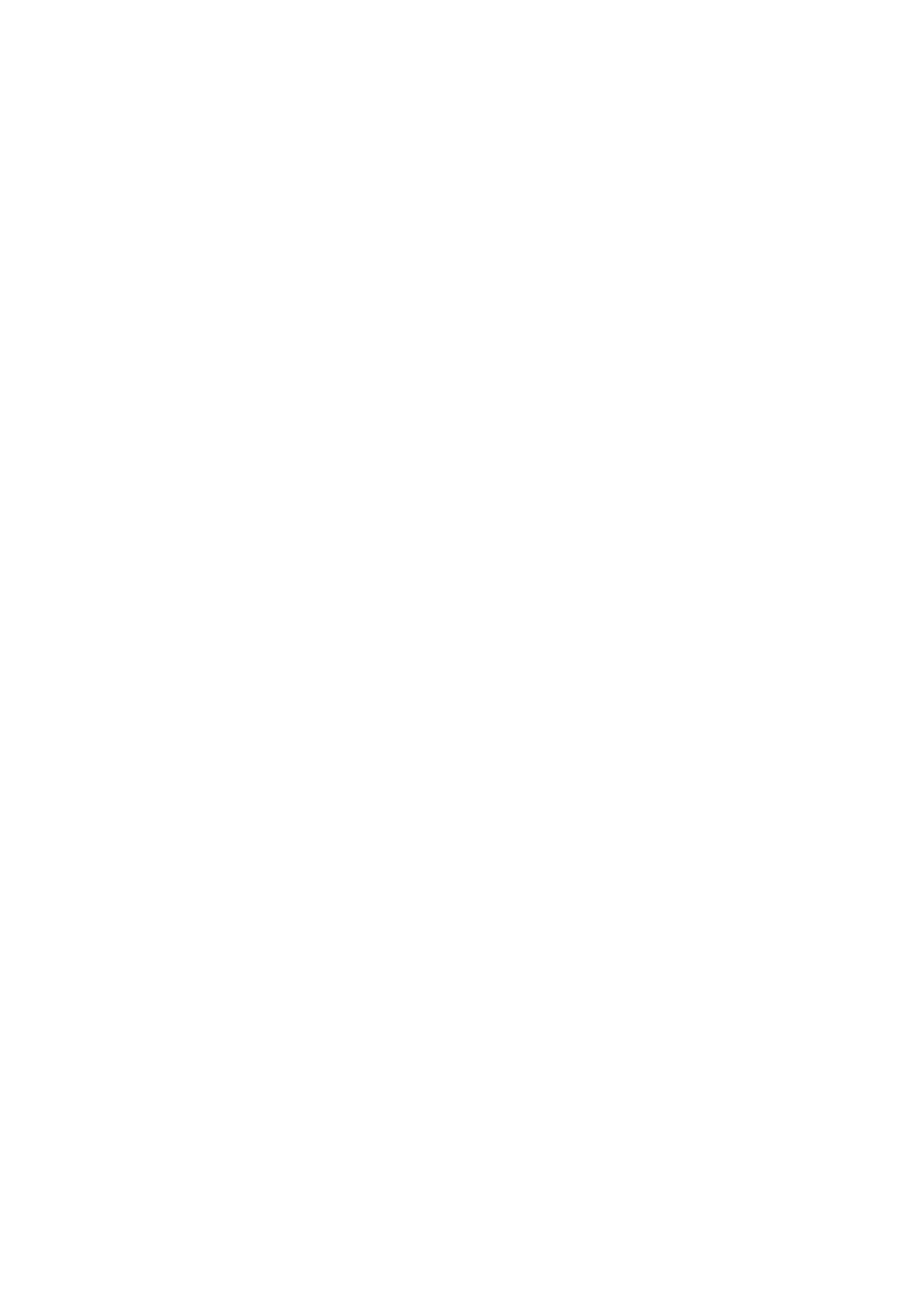## **Trade Union facilities – Nottinghamshire Schools**

## **Introduction**

- 1. This agreement sets out a framework to further develop, promote and maintain a positive employee relations climate in Nottinghamshire schools. Behaviour will at all times be courteous, professional and demonstrate mutual respect. All discussions will be entered into with the intent to reach agreement. The legislation relating to time off for trade union duties applies to all employers, including those responsible for maintained schools, academies and free schools. This agreement which brings together arrangements for trade union representation, consultation and negotiation may therefore be adopted by all schools irrespective of their governance arrangements. The purpose of this agreement is to improve educational outcomes for all pupils by further developing and enhancing a positive employee relations climate and staff wellbeing in Nottinghamshire schools to the benefit of all employees, their trade unions, head teachers, governors and the employer.
- 1.1 In April 2018 the Schools Forum decided that all maintained schools will receive their individual contribution on a delegated basis and meant that all schools (maintained and academies) had to "opt in" to the TUF Scheme to benefit from the pooled resource. In December 2018, the Schools Forum reconsidered this decision and from 1 April 2019, confirmed that the Delegated Schools Grant will be top sliced so that all maintained schools automatically benefit from the pooled scheme. Academy Schools must still "opt in" to confirm their membership of the scheme.
- 1.2 The pooled scheme provides a cost effective mechanism for schools to discharge their responsibilities to allow county wide trade union representatives "reasonable time off" to undertake local trade union duties. The scheme provides a financial contribution towards the replacement cover costs for member schools who release locally accredited recognised trade union representatives from their substantive post to undertake their official trade union duties on a county wide basis in Nottinghamshire schools.
- 1.3 Academy schools who decide not to "opt in" will have no access to local trade union representatives and will have to make arrangements with the relevant regional trade union representative which is likely to impact on casework and consultation procedural timescales. Nottinghamshire County Council's HR Service strongly recommends that all academy schools opt in to benefit from this pooled resource. The key benefits of contributing to the pooled scheme are set out in the locally agreed arrangements included in **Appendix 1**.
- 1.4 Accredited representatives from recognised trade unions are entitled, by law, to reasonable paid time-off to perform specified trade union duties and to undertake relevant training. Trade union members, including representatives, may also request unpaid time off to undertake trade union activities. Together these arrangements constitute "facility time." The granting of such time-off remains a matter for the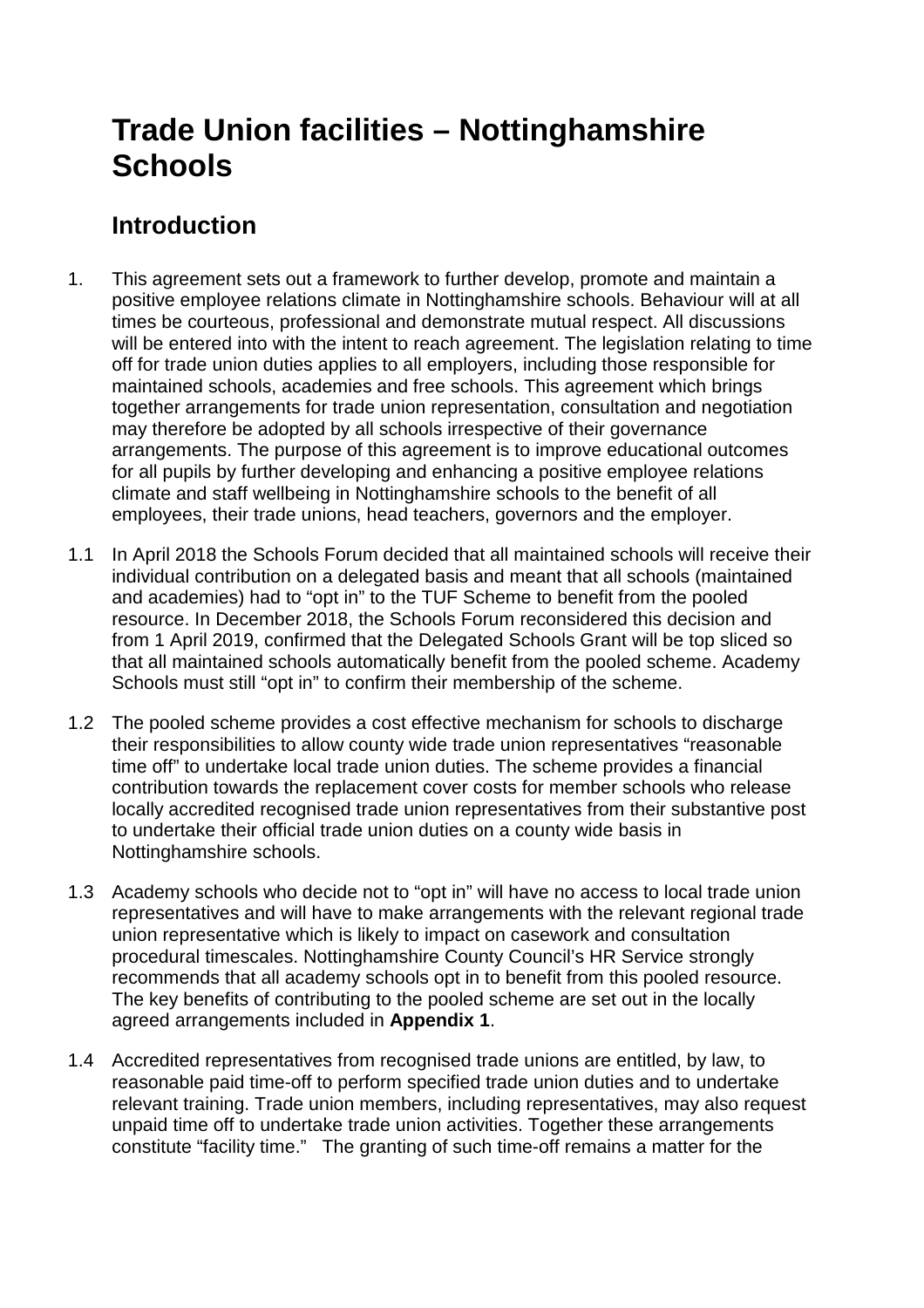employer, ie Nottinghamshire County Council, the governing body or academy/trust. This document provides information on how to manage requests for facilities time.

- 1.5 This agreement applies to all trade unions recognised by Nottinghamshire County Council / the relevant academy trust to work in their schools. The agreement is supported by a Protocol attached as **Appendix 2** negotiated between the county council HR Service /the relevant trust and local recognised local trade unions. This protocol provides a practical framework and commitment for the collective management of employee relations in our schools. Where a trade union is not recognised by the employer, employees have no statutory right to time off to undertake any duties except to accompany an employee to a disciplinary or grievance hearing.
- 1.6 The trade unions recognised by the county council / academy trust are ASCL, NAHT, NASUWT, NEU, Unison and GMB.

## **General Principles**

- 2. The general principles of this agreement are based on an understanding that both the trade unions, school leadership teams and the employer accept their joint responsibilities for ensuring a well-ordered system of trade union organisation and employee relations and a recognition of the contribution that can be made by trade unions and their officials to the smooth running of schools.
- 2.1 All parties commit to meaningful discussions and will make every effort to reach agreement or resolve all employment issues, including casework, at "grass roots" level, avoiding unnecessary costs and or delays in managing casework. Duties and responsibilities of trade union representatives will be arranged in such a way as to minimise disturbance to their substantive employment and impact on the operational management of the school. All parties must respect and maintain confidentiality of information provided in line with the Data Protection Act 2018, especially where the disclosure would harm or prejudice the union or employer business interests.
- 2.2 Trade union officials seeking release time through the TUF scheme will be employed in a substantive post within a Nottinghamshire school. The provision in legislation is for employees to be permitted "reasonable time off". Normally, it should be possible for representatives to fulfil their main trade union duties with between 0.1 and 0.2 FTE release time and a maximum of 0.4 will be considered in line with current DfE guidance, "Advice on trade union facility time" January 2014. It is expected therefore, that all employees should spend the majority of their working time carrying out their substantive post/main duties in their own school. The proportion of release time may need to be amended for practical reasons where an employee seeking release time works part time where this would be unreasonable or impractical for those employed part time. Release time funded through the scheme will be limited by the available budget. It is for each trade union to determine how their allocation for trade union duties will be used and the responsibility of the trade union and the employee representative to negotiate their release time with their employing school.
- 2.3 It is expected that Trade Union officials elected to represent members in schools, have arrangements in place to allow for their release. The following arrangements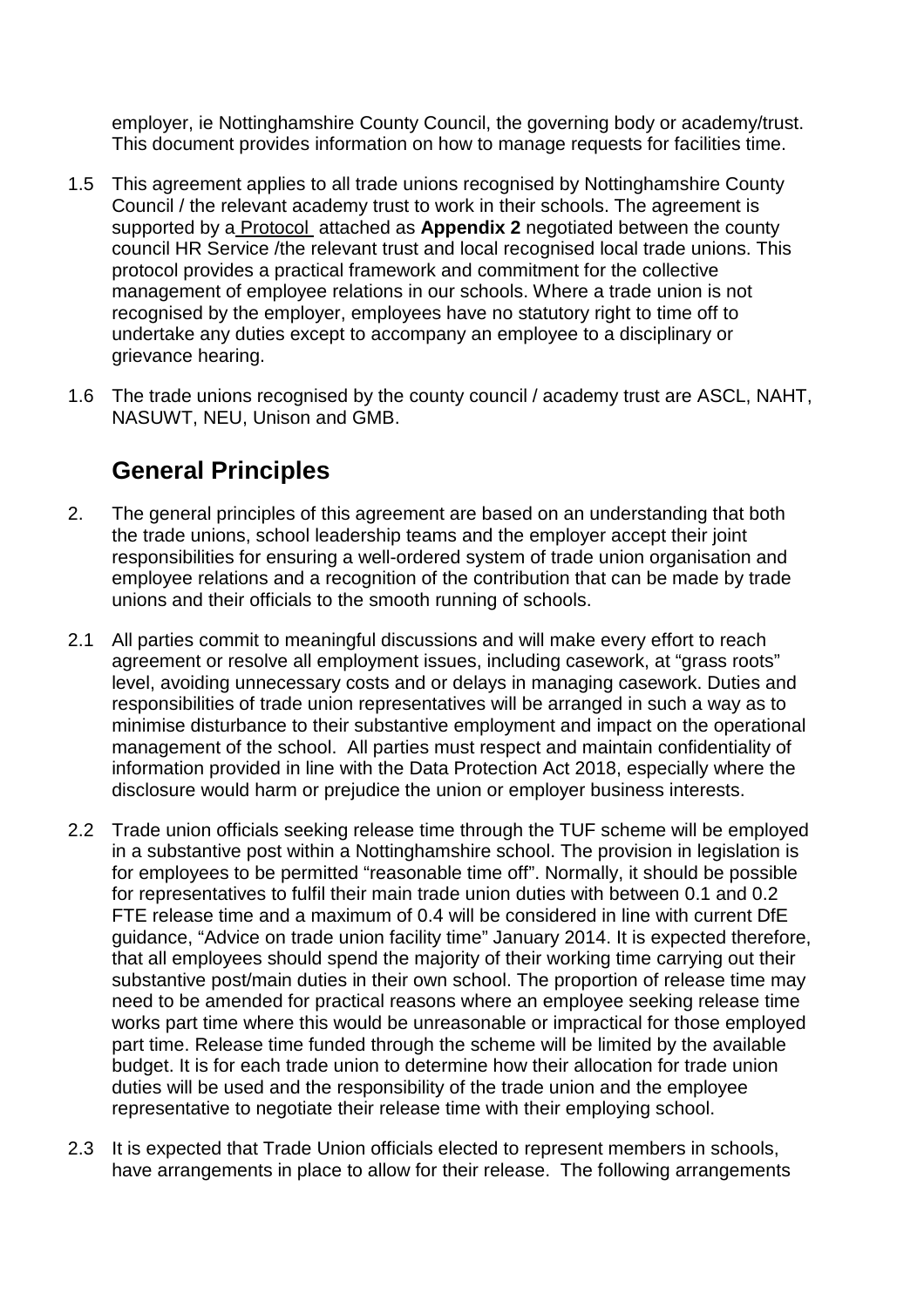will be put in place as agreed between the county council, the employer and the relevant trade unions to ensure:

- a) spending on facilities time is transparent and efficient;
- b) full accountability and transparency on the use of facility time provided to the employer by the trade unions. Reporting and recording arrangements for trade union officials to account for duties and activities undertaken during facilities time are set out in **Appendix 3;**
- c) public body audit requirements and DfE trade union facilities reporting requirements are met.
- 2.4 These objectives have regard to the Industrial Relations Code of Practice of the Employment Rights Act 1996; Section 43 of the Employment Act 2002, the ACAS Code of Practice No.3, 'Time Off for Trade Union Duties and Activities 'and the relevant sections of the Burgundy Book, (August 2000), together with any appropriate provisions either recommended and/or prescribed by national bodies within local government, e.g. a particular National Joint Council.
- 2.5 This agreement shall apply to all independent trade unions, and their officials, party to the agreement as set out in paragraph 1.6. Time off for the purposes allowed in this agreement shall be subject to notification/request as far in advance as possible. Permission shall not be unreasonably withheld, however, shall at all times have regard to:
	- a) the exigencies of the requirements of the school which must be the priority;
	- b) the principle that the provisions should operate within the resources available within the scheme and should not impose undue burdens on County Council, the school, Academy Trust and /or other employees.

This agreement applies to all maintained schools. It should be noted that academies and free schools may choose to adopt this formal agreement but are not bound by its content, unless they decide to formally adopt it.

- 2.6 Each year, the trade union release time will be planned and agreed between the employing school and the individual trade union official on an annual basis as far in advance as possible and confirmed using **Appendix 4** in this document. Except for meetings convened by head teachers/management requiring the attendance of a trade union official, at short notice, on an "as and when necessary" basis, any other duties of a trade union official shall be so arranged as to minimise any disruption to their normal duties, to colleagues and the school. It is therefore recognised that timetabling all or part of the agreed time off on a regular basis may be appropriate to reduce disruption. This, however, shall not alter the substance of the agreement.
- 2.7 In cases of doubt in the operation of this agreement, on either side, the head teacher should consult the Nottinghamshire County Council's HR Service for advice and further clarification. The operation of this agreement shall be reviewed at the request of either side and normally on an annual basis.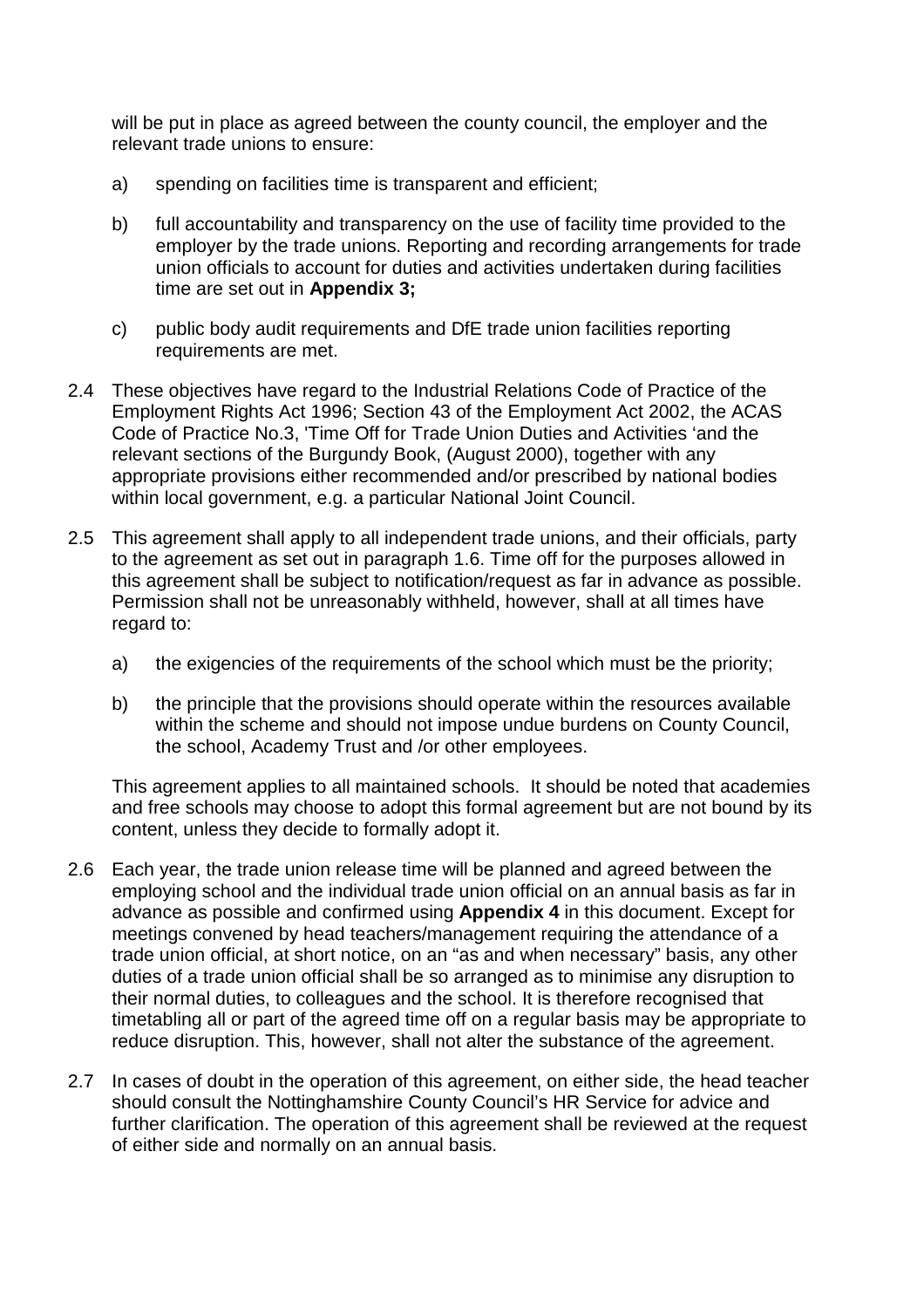2.8 The Facilities fund should not be accessed to provide cover costs where none is required or arranged i.e. head teachers or senior leaders who undertake official trade union activities / duties where the employing school does not incur additional cover costs for teaching or managerial duties.

## **Trade Union Officials/Accredited Representatives**

#### **Definition**

- 3. Reference herein to a trade union official shall accord to the definition contained in the Trade Union and Labour Relations (Consolidation) (TULR(C)A) Act 1992 sections 168-173, namely "any person who is an officer of the Union or of the Branch or Section of a Union or who (not being such an Officer) is a person elected or appointed in accordance with the rules of the Union to be a representative of its members or some of them, including any person so elected or appointed who is an employee of the same employer as the members of one or more of the members whom he is to represent". This definition will include local association officials and case workers, where they have been appointed to represent members in line with the rules of the union. However, this fund is restricted to the primary purpose of providing replacement cover costs for locally employed trade union officials who work on a county – wide basis and release time to attend regional or national is not funded through this scheme. The school, county council / academy trust will not fund the salaries or costs of school based or county wide representatives undertaking regional or national roles or duties.
- 3.1 For the purpose of this document:
	- a) a "trade union official" means a local official employed in a Nottinghamshire school elected by the trade union to work on a county – wide basis in Nottinghamshire schools.
	- b) a representative is an employee appointed to represent and undertake trade union duties within their own school and are not funded by this scheme.
- 3.2 In the case of (a) above this means accredited local trade union officials of the recognised teachers' organisations stated in paragraph 1.6 whose necessary duties are at:
	- a) local level for the trade union and its members who are employed in schools contributing to the scheme within the county boundary;
	- b) local authority level to put views to the authority concerned as appropriate, to consider proposals, to conduct correspondence, to consult members of the trade union individually or collectively;
	- c) association level within the area of the main unit of the organisation;
	- d) county-wide at school level.

Note that the TUF scheme and the definition excludes any employee who is appointed as a school based representative in their own school.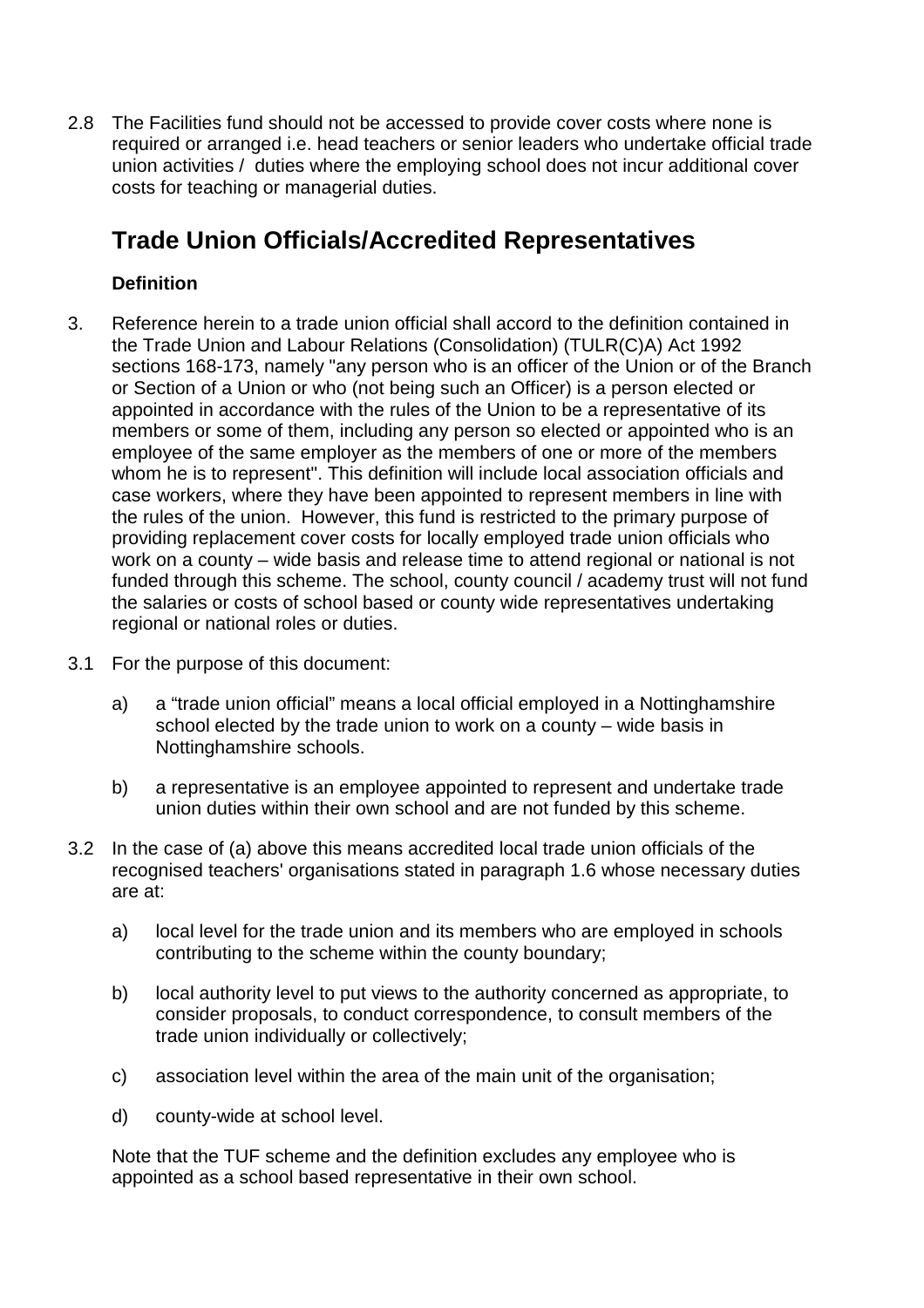#### **Appointment of trade union officials**

3.3 County – wide representatives

On appointment of a trade union official, the trade union shall provide the following information to their head teacher and the Director of Children's and Families Service in writing within five working days:

- the name and work place of the official, date of appointment, the role and duties they will be undertaking, the release time requested (FTE), within the overall annually agreed trade union allocation and the name of any trade union official replaced;
- confirmation that the appointment was in accordance with the rules of the union and that the official will continue to be accredited as such until the head teacher and the employer is notified by the union that the appointment is terminated.
- Each trade union will confirm the names of its officials on an annual basis to the scheme administrator using **Appendix 4 and 5.**
- Confirmation to the Director of Children's and Families Service that the employing school has agreed to release the employee and has done so on a full understanding of the replacement cover costs to be made to the school as determined by this agreement, subject to the overall budget availability. The current rate for teachers is MPR 6 (excluding NI and Superannuation and any other on-costs) or less if cover employee paid at a lower rate. **See Appendix 5**
- 3.4 School based representatives

On appointment of a school-based trade union representative, the trade union shall provide the above information to the head teacher and to the Director of Children's and Families Service / Academy Trust as appropriate.

Time off for trade union duties during the school day, other than for agreed training, should be avoided wherever possible and should be considered in the light of the ACAS Code of Practice No 3, "Time off for trade union Duties and Activities" (January 2010).

In relation to the appropriate functions, the employer shall only deal with the trade union officials who have been accredited in accordance with this procedure or with Regional Officials.

## **Trade Union Duties - time off with pay**

- 4. The employer recognises that reasonable time off with pay, during normal working hours must be afforded to accredited trade union officials to perform their employee relations trade union duties as stated in the ACAS Code of Practice No.3, 'Time Off for Trade Union Duties and Activities' (January 2010). These duties shall include:
	- a) negotiation with the employer, or other functions connected with subjects of collective bargaining, such as terms and conditions of employment, redundancy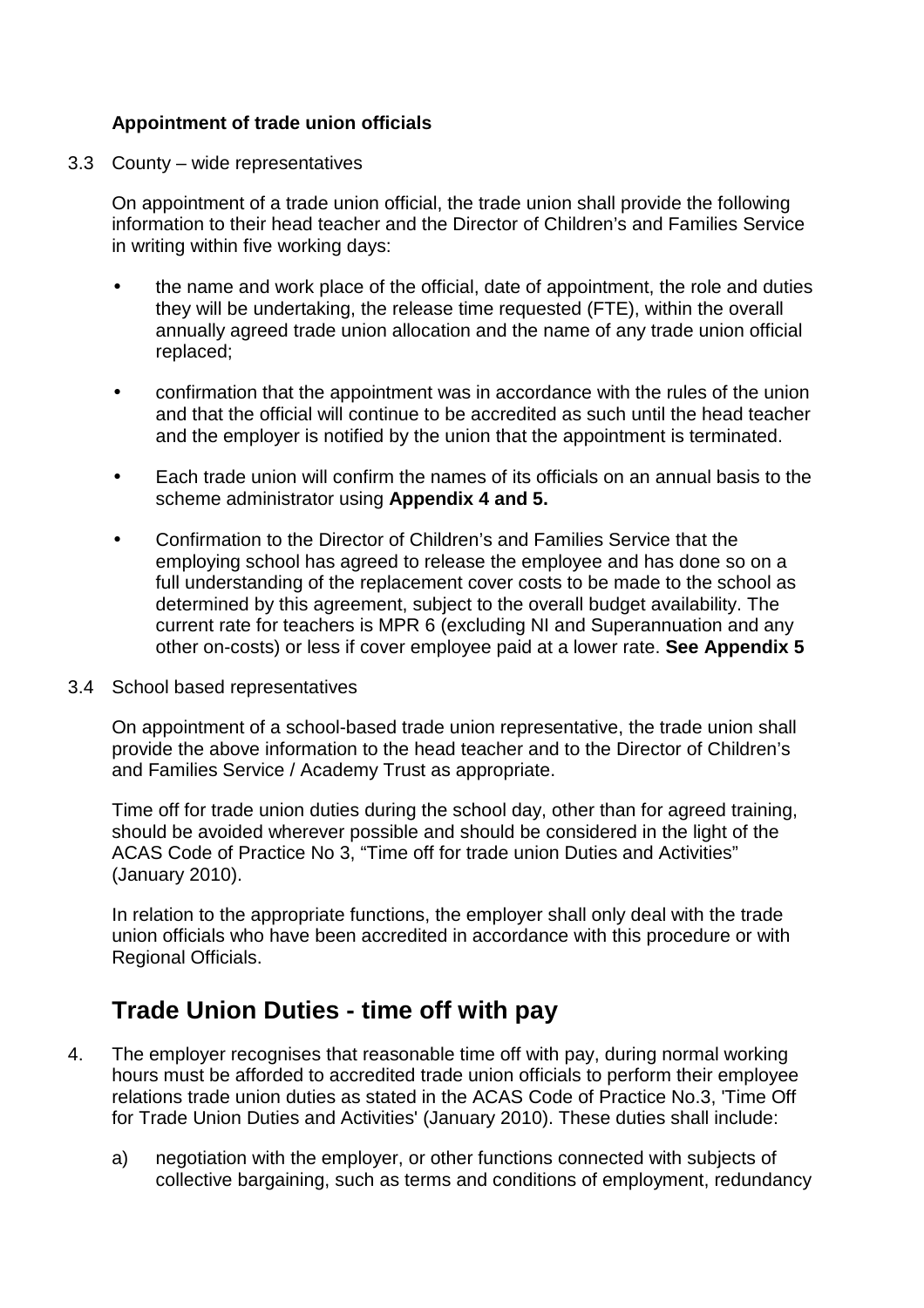and dismissal arrangements with appropriate levels of management for example at panel and other joint meetings;

- b) preparation for negotiations, including attending relevant meetings, informing union members of progress and outcomes of negotiations or consultations;
- c) meetings with other lay officials or full-time union officers on matters which are concerned with employee relations between the officials and the employer and any associated employer and their employees;
- d) matters of discipline, including case preparation, accompanying members and representing members at formal interviews, hearings and appeals in the application of formal employment procedures;
- e) appearing on behalf of members before a disciplinary/appeals panel of an outside body (such as an employment tribunal) which is dealing with the matter concerning the employee;
- f) attending training in respect of industrial relations relevant to carrying out their trade union duties. The training must be approved by the Trade Union Congress or by their trade union;
- g) advising new employees whom the official will represent about the role of the union in the workplace employee relations structure

## **Time off without pay – trade union activities**

- 5. Whilst there is no statutory requirement to grant 'time-off' other than as set out in paragraph 4 above, the employer recognises that trade union officials have responsibilities, other than those which fall strictly within the meaning of Section 61 of the Employment Rights Act 1996. Trade union representatives may therefore request reasonable unpaid time off during working hours to take part in trade union activities. Activities include:
	- meetings with full time officials, or local branch, area, regional or national executive meetings of the union;
	- meetings of official policy making bodies such as the national executive or annual conference (see 5.1. below);
	- voting in union elections.
- 5.1 The activities set out in paragraph 5 above will be undertaken on the basis of time off without pay except that time off with pay shall be considered for attendance at Annual Conference subject to approval by the employer / governing body / trust. Reasonable time off for this purpose will only be considered where the constitution of the trade union concerned does not allow for the reimbursement of loss of earnings for attendance at conference. This will normally be limited to one delegate per union paid from the Trade Union Facilities Budget.
- 5.2 Facility time should not be used for any activities related to lobbying for, planning or carrying out industrial action. **There are no circumstances under which an employee can claim time off to take industrial action.**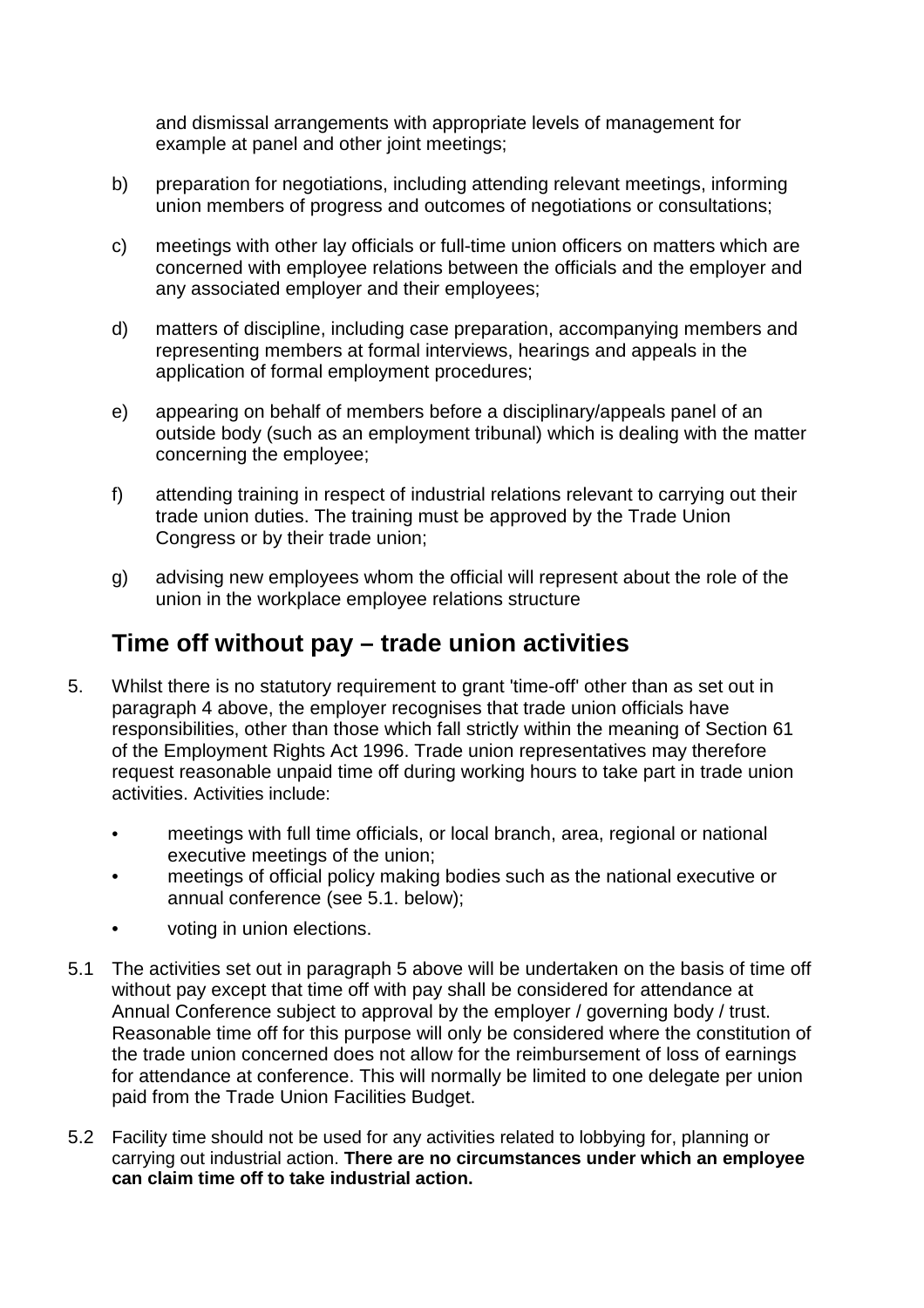## **Travel expenses**

6. Payment of travelling expenses is the responsibility of the respective trade union.

## **School based representatives**

- 7. The Nottinghamshire TUF scheme will not provide replacement cover costs for any school based representatives to undertake trade union duties or attend training. Such costs must be met by the employing school. Where an employee of a school is appointed by the trade union as an accredited school based employee representative, the school is required to provide reasonable paid time off to undertake trade union duties including:
	- a) undertaking relevant employee relations duties as defined in this document 4 (a) to (g) and reasonable time off with pay to undergo training in aspects of employee relations which is:
		- relevant to the carrying out of their official trade union duties;
		- approved by the Trade Union Congress or by the independent trade union of which they are an official.
		- **b) Trade Union Learning Representatives** School based employees who are elected trade union Learning Representatives are also entitled to reasonable paid time off during working hours to carry out their statutory functions and undertake recognised training. The representative must provide a written request to the employer in advance to enable the request to be properly considered by the head teacher / governing body.

#### **c) Health and Safety Representatives**

School based employees who are elected trade union Health and Safety Representatives are also entitled to reasonable paid time off during working hours to carry out their statutory functions and undertake recognised training. The Health and Safety Executive issues its own advice on training and codes for health and safety representatives.

## **Procedure for requesting time off**

- 8. The procedure is as follows:
- a) County Wide Trade Union Representatives The financial allocations to each trade union to undertake trade union duties will be based on the TUF budget combining contributions from maintained and academy schools. The allocations to each trade union will be confirmed as soon as possible in the Spring Term. It will be the responsibility of the individual employee and their trade union to negotiate the FTE release time with their employing school and specify on what days / times the representative will undertake trade union duties and confirm this to the administrators of the scheme.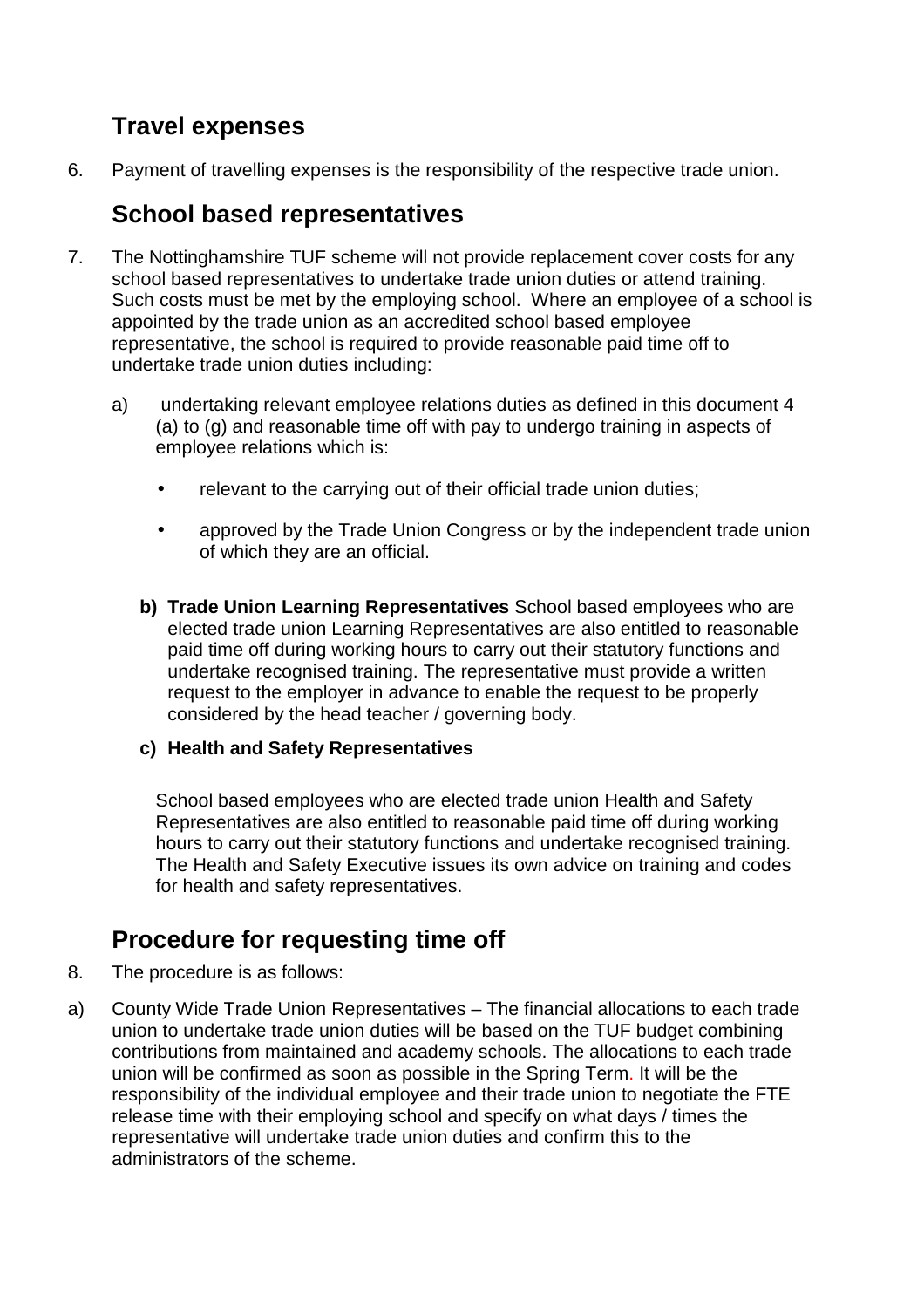- b) School based representatives Locally accredited Nottinghamshire school based trade union representatives, requesting time off to undertake trade union duties or training, should minimise disruption to the school and be prepared to be flexible so as to reduce the impact on the normal functioning of the school. Representatives should provide the head teacher/the chair of governors with as much notice as can be reasonably given (weeks not days) and give details of:
	- the purpose of such time off in general terms
	- the intended location
	- the timing and anticipated duration of time off required, including travel time.
- 8.1 In providing this detail, due regard will be made to the need of trade union representatives to maintain confidentiality about the exact details of the work they are undertaking.
- 8.2 Representatives attending training courses, if so requested, should provide a copy of the syllabus or prospectus indicating the contents of the course.
- 8.3 When deciding whether requests for time off can be agreed, consideration will be given to the reasonableness of the request, i.e. whether there is adequate cover, the timing of the request, notice provided, whether cover is required, service provision will be unaffected and whether statutory requirements can continue to be met. Accordingly, when arranging meetings, the head teacher and the trade unions have a joint responsibility to agree a mutually convenient time, which minimises the effect of the absence from the school.
- 8.4Each application for time off shall be considered on its merits, taking into account the agreed time off already taken or required in the future. Requests for time off and responses to them must be recorded given the requirements on all schools to provide information about trade union time facilities time and the obligation to allow representatives to undertake their duties.
- 8.5 From April 2018 there is a requirement for all schools employing more than 49 employees to comply with the Trade Union (Facility Time publication requirements) Regulations 2017. Further information about this legal duty can be accessed on Gov.uk website.

## **Trade union members**

9. The employer recognises that to operate effectively and democratically, trade unions need the active participation of members in certain Union activities and will at all times have regard to Section 61 of the Employment Rights Act 1996, which states:

"An employer shall permit an employee of his who is a member of an appropriate trade union to take time off, during the employee's working hours for the purpose of taking part in:

a) any activities of an appropriate trade union of which the employee is a member;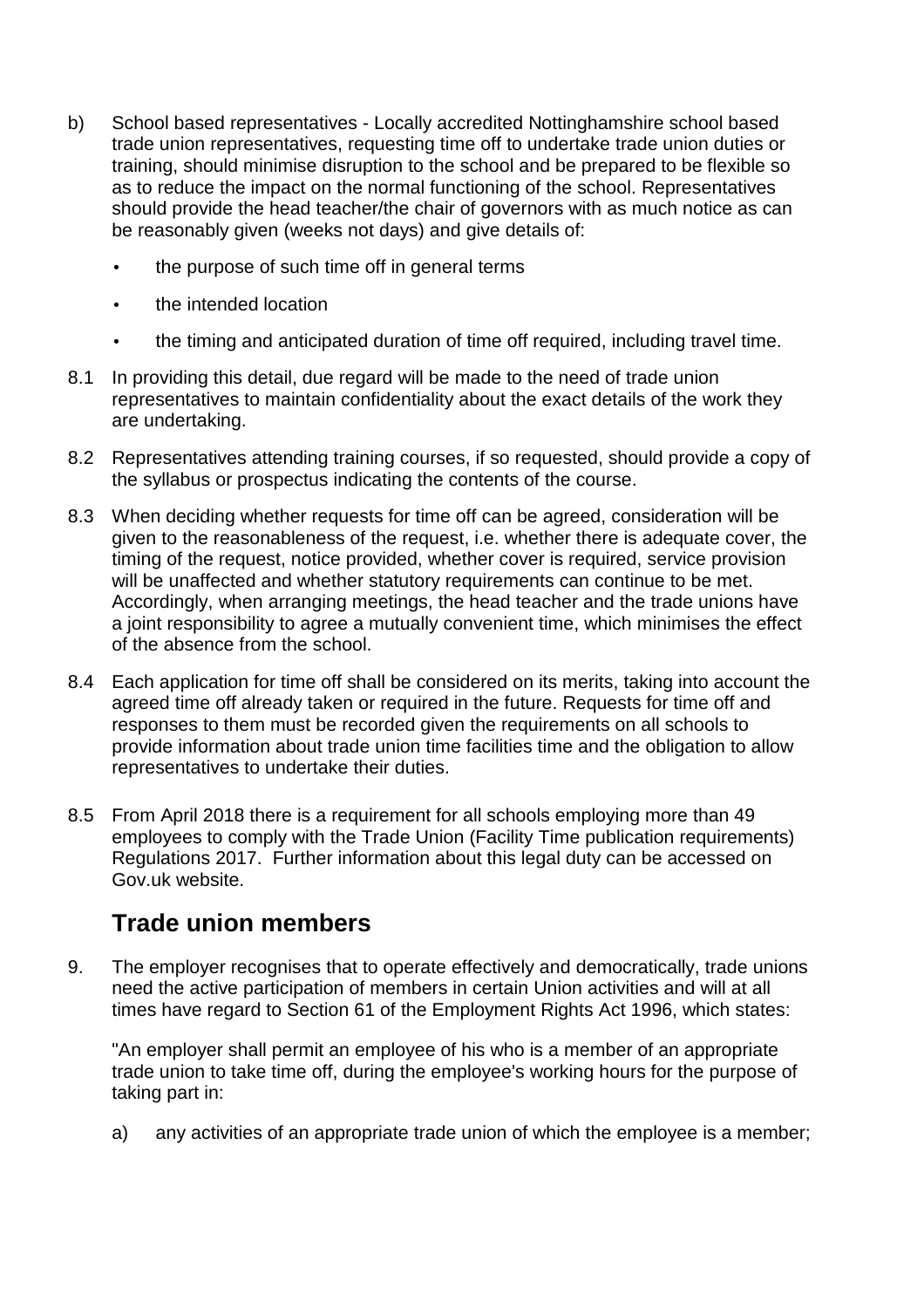- b) any activities, whether or not falling within the previous paragraph in relation to which the employee is acting as a representative of such a union, excluding activities which themselves consist of industrial action whether or not in contemplation or furtherance of a trade dispute".
- 9.1 In interpreting the above provisions, the employer will have regard to the ACAS Code of Practice No.3, 'Time Off for Trade Union Duties and Activities'.

## **Trade Union Facilities**

10. In adopting this agreement, the employer recognises that trade union officials in pursuance of their duties which relate directly to Nottinghamshire schools and in order to perform their duties efficiently and to communicate effectively with members, other lay officials and full-time officers, require access to certain facilities. These are set out below:

No Charge

- a) accommodation for meetings and interviews (subject to availability) except that in the case of schools or other buildings where letting fees may apply
- b) provision of a notice board multi-union where possible (subject to availability);
- c) New starters the local authority provides information to schools on how new starters to the authority can join one of the recognised trade unions.
- d) use of telephone reasonable access in private if possible; \*
- e) access to photocopying facilities school work to have precedence; \*

\* Head Teachers to keep under review. In the event of any continued and excessive use the school retain the right to impose a charge is reserved if it is felt appropriate after consultation with the relevant trade union. It is understood by all parties that facilities should not be used for trade union activities which are only union facing and/or encourage or promote industrial action.

#### Recharge

Deduction of trade union subscriptions on behalf of members - subject to the individual employee's consent and to a percentage recharge to the individual trade unions as determined by the employer.

## **Appeals**

11. Any grievance relating to the interpretation of this agreement shall be dealt with in accordance within the relevant schools procedures and where necessary with reference to ACAS.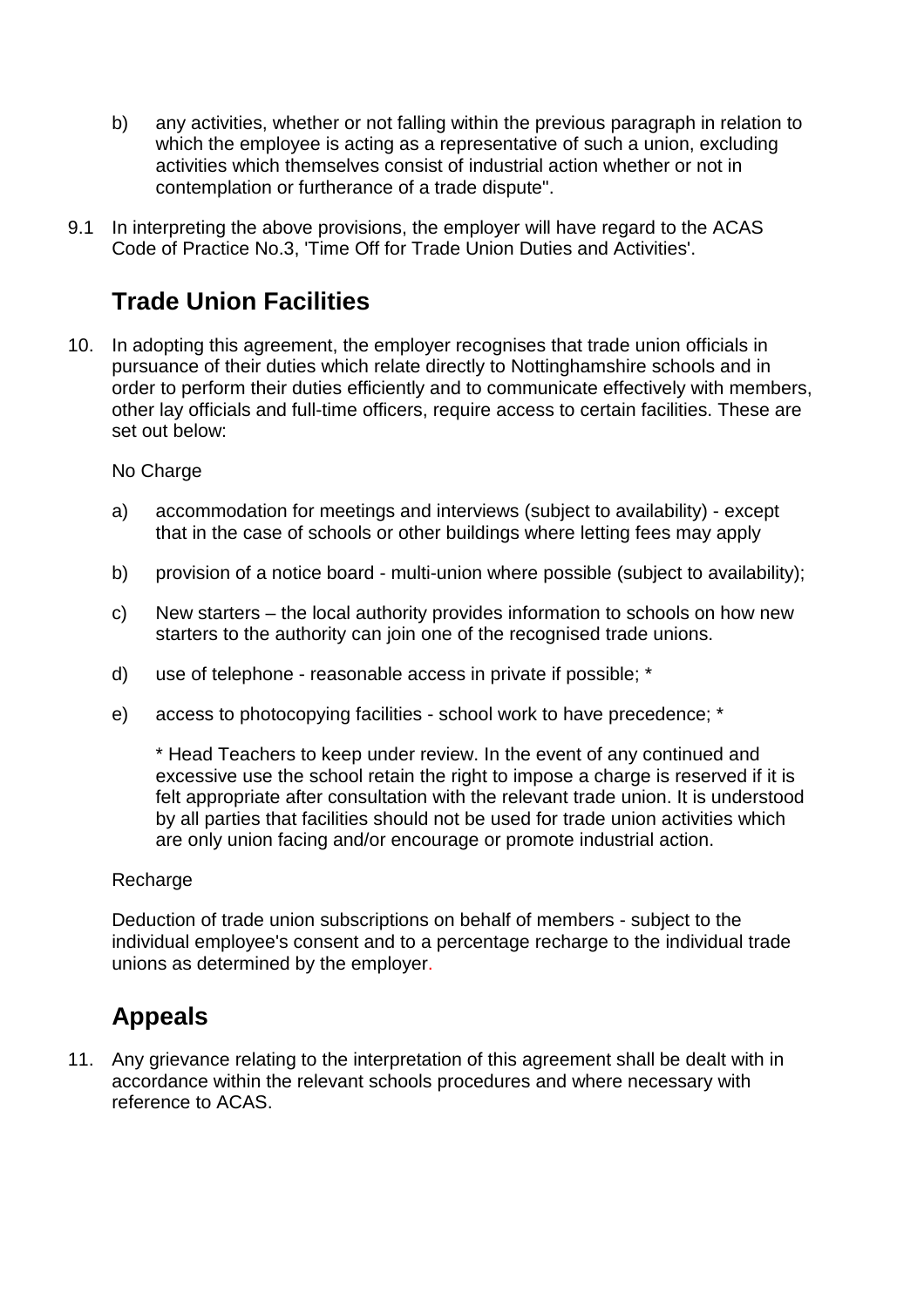#### **Appendices**

Appendix 1 - Nottinghamshire Schools Trade Union Facilities Scheme

Appendix 2 – Protocol on the Engagement of Trade Union Representatives (acting as caseworkers) with Schools and Human Resources Business Partners

Appendix 3 - Trade Union Facilities time reporting and recording protocols

Appendix 4 - Confirmation to Head Teacher of County Wide Trade Union Official Funded through Trade Union Facilities Budget

Appendix 5 - Trade Union Facilities Confirmation of Budget Distribution to Scheme Administrator (Local Authority)

Links to other documents:

Advice on trade union facility time – For school leaders, governing bodies, employers and employees in schools. January 2014 DfE

ACAS Code of Practice No 3 Time off for Trade Union Duties January 2010

|                | <b>Consultation Record - Meeting</b>               | Date     |
|----------------|----------------------------------------------------|----------|
|                | <b>JCNP Staffing Regulations Working Party-TUF</b> | 15.11.18 |
| $\overline{2}$ | <b>JCNP Staffing Regulations Working Party-TUF</b> | 20.12.18 |
| 3              | JCNP Staffing Regulations Working Party- TUF       | 2.4.19   |
| 4              | <b>JCNP Staffing Regulations Working Party-TUF</b> | 16.5.19  |
|                |                                                    |          |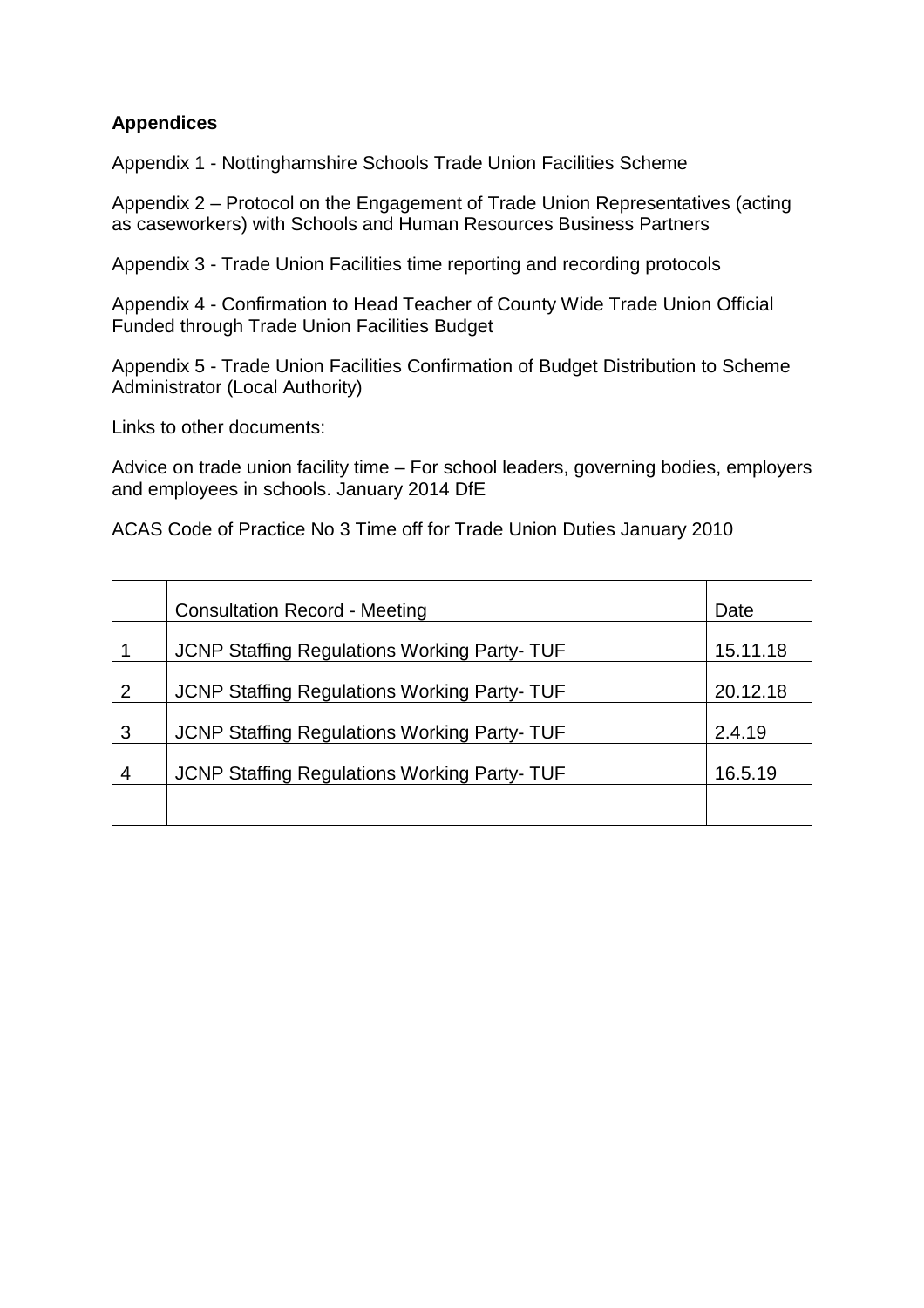**The document is agreed by the following trade unions:** 

| <b>Trade</b><br><b>Union</b> | <b>Name</b> | <b>Position</b> | <b>Signed</b> | <b>Date</b> |
|------------------------------|-------------|-----------------|---------------|-------------|
|                              |             |                 |               |             |
| <b>ASCL</b>                  |             |                 |               |             |
|                              |             |                 |               |             |
|                              |             |                 |               |             |
| <b>GMB</b>                   |             |                 |               |             |
|                              |             |                 |               |             |
|                              |             |                 |               |             |
| <b>NASUWT</b>                |             |                 |               |             |
|                              |             |                 |               |             |
|                              |             |                 |               |             |
| <b>NAHT</b>                  |             |                 |               |             |
|                              |             |                 |               |             |
|                              |             |                 |               |             |
| <b>NEU</b>                   |             |                 |               |             |
|                              |             |                 |               |             |
|                              |             |                 |               |             |
| <b>UNISON</b>                |             |                 |               |             |
|                              |             |                 |               |             |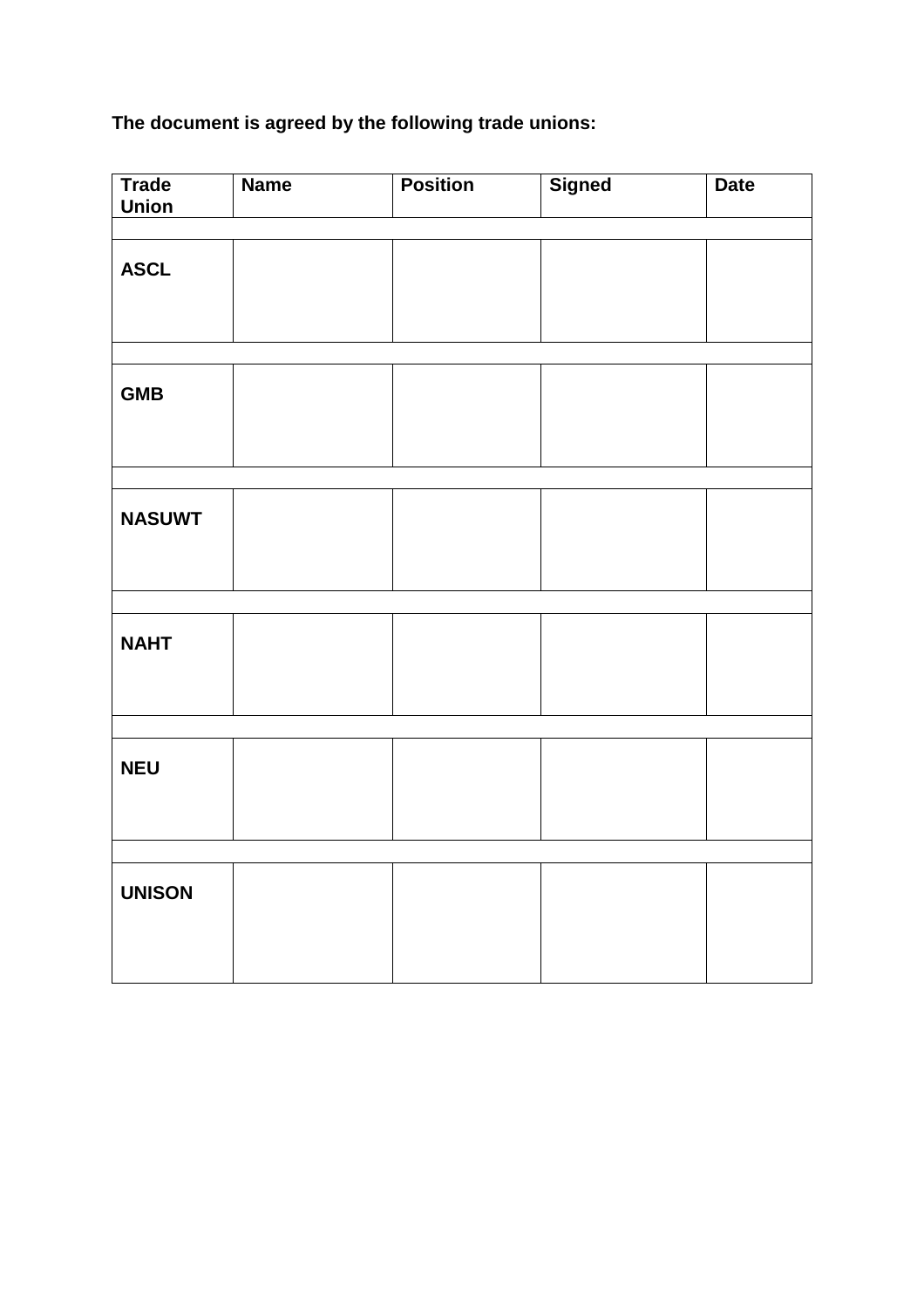#### **Appendix 1**

#### **Nottinghamshire Schools Trade Union Facilities (TUF) Scheme.**

#### **1. Introduction**

This document sets out information for head teachers and governing bodies of Nottinghamshire maintained, academy and free schools about the provision of the Nottinghamshire Trade Union Facilities Scheme ("the Scheme").

#### **2. The Scheme**

The scheme pools resources to enable all Nottinghamshire maintained (inclusive of special schools), free, academy schools / multi-academy trusts who contribute to the Fund, access to local trade union representatives for consultation and negotiation purposes and to represent school employees in the school's management of HR/employee relations matters. The scheme is effectively an annual fixed cost 'insurance policy' to contribute to the cover costs of release time for locally elected school representatives who work on a county wide basis. Many schools are fortunate to have very few employee relations matters to manage, but the unpredictability of these issues make it important for all schools to have firm arrangements in place. The operation of the scheme is supported by a protocol **(Appendix 2)** negotiated between the county council HR Service and local recognised local trade unions which provides a practical framework and commitment for the management of employee relations in our schools.

#### **3. Key benefits of joining the scheme**

Joining the pooled scheme gives schools access to:

- (a) financial support is provided in accordance with the Section 251 Guidance detailing how funds dedelegated from schools should be used. Where cover is required, to contribute to the replacement salary costs of teachers and support staff who become locally elected trade union or health and safety officials to represent their members across the county's schools. Trade union officials are entitled in law to paid time off to undertake training and to carry out official trade union duties. (See Trade Union and Labour Relations (Consolidation) Act 1992);
- (b) local trade union officials from Nottinghamshire schools trained to provide support to school based employees on a county wide basis in all HR related casework, including redundancies, reorganisations, attendance, disciplinary, child protection, performance management, grievance issues. The availability of local trade union officials means that Head Teachers can manage employment based staffing issues with local officials who understand the Nottinghamshire context and policies thus avoiding delays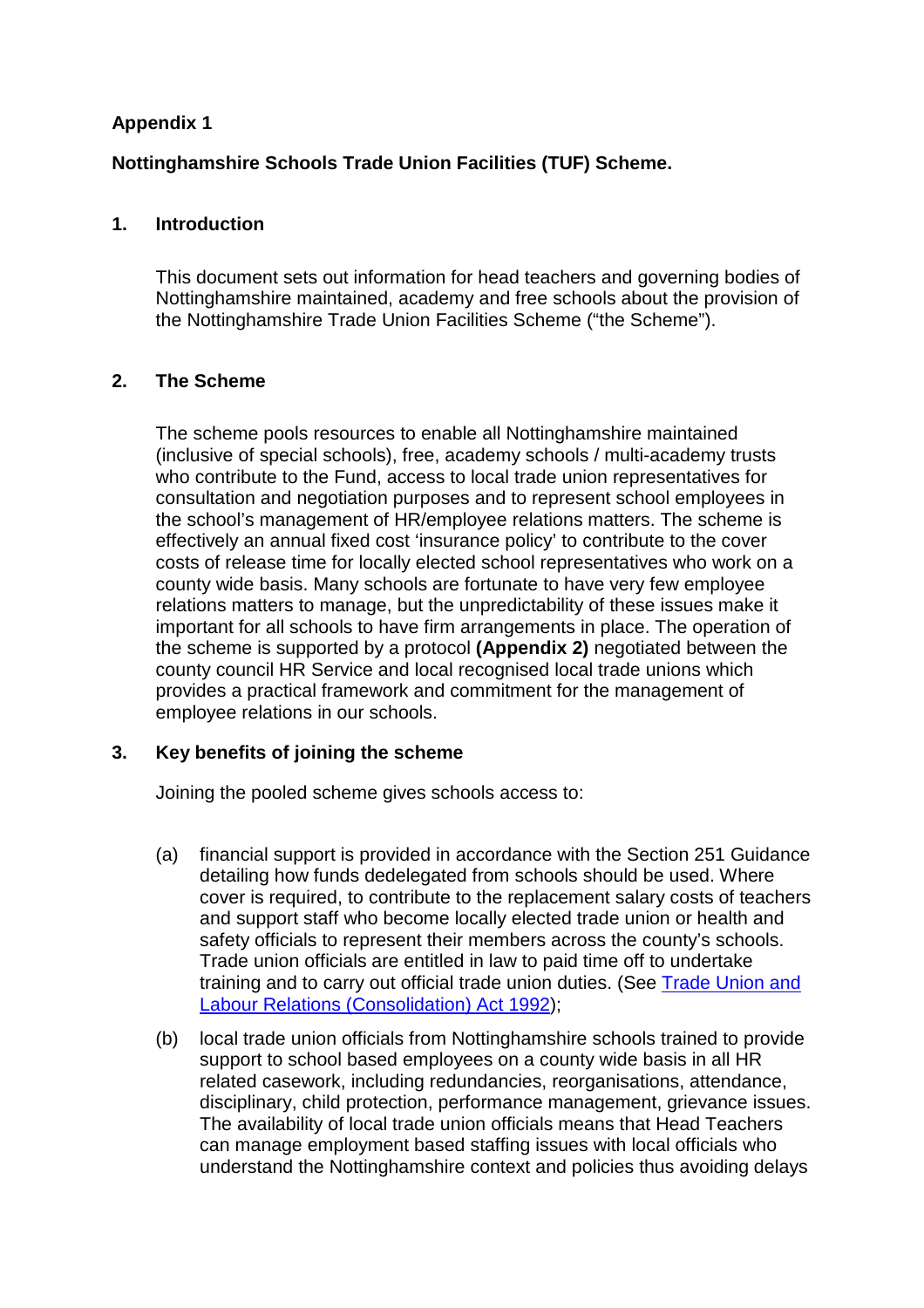in managing casework. Schools who are not members of the scheme will be required to consult and manage casework with a limited number of full time regional trade union officials who may be based out of county and often have less availability;

- (c) the full range of locally negotiated HR policies, procedures, guidance documents and toolkits developed by the HR Service where schools buy an annual HR Advisory Service Package from the County Council. Academies and free schools who do not buy the County Council's HR Service or wish to develop their own trust wide policies will have access to local trade union representatives for consultation and negotiation purposes;
- (d) locally trained trade union officials to attend HR related hearings / appeals with head teachers and Governing Body panels. Local representatives have given a commitment to be available to attend meetings within the procedural timescales and be available to proactively work with schools to ensure that all casework is progressed as quickly as possible, thereby minimising the impact on employees and the school.
- (e) school leaders should contact the relevant trade union official in advance of setting a firm date for a hearing, appeal or consultation meeting to ensure the availability of a local representative. All parties will seek to agree a date within the context of procedural timescales.

#### **4. The scheme arrangements**

Maintained schools subscribe to the scheme automatically through the DSG. Academies and Free schools may "opt in" to the Scheme or will have to pay the full costs of any release time out of their own budget unless they contribute to this fund. It is important for governing bodies to be aware that schools who not subscribe, will still be required by law to allow their employees (teaching and support staff) access to trained trade union officials. Where staff are elected trade union officials to represent members in their own school, the school must still provide reasonable time off to undertake official trade union duties, to represent their members and to undertake training. All schools must comply with  $ACAS$  guidance – which defines these 'trade union duties' – as issued by order of the Secretary of State. All proceedings or consultations associated with employees' pay and conditions of service including negotiating all relevant policies fall within these duties.

#### **5. Monitoring and transparency**

The Children's and Families Service is responsible for managing the operation of Nottinghamshire's Trade Union Facilities Scheme budget on behalf of the Schools Forum. Other important aspects of the scheme include:

a) Financial allocations are paid directly to schools to contribute to the release cover costs of elected officers to undertake official duties across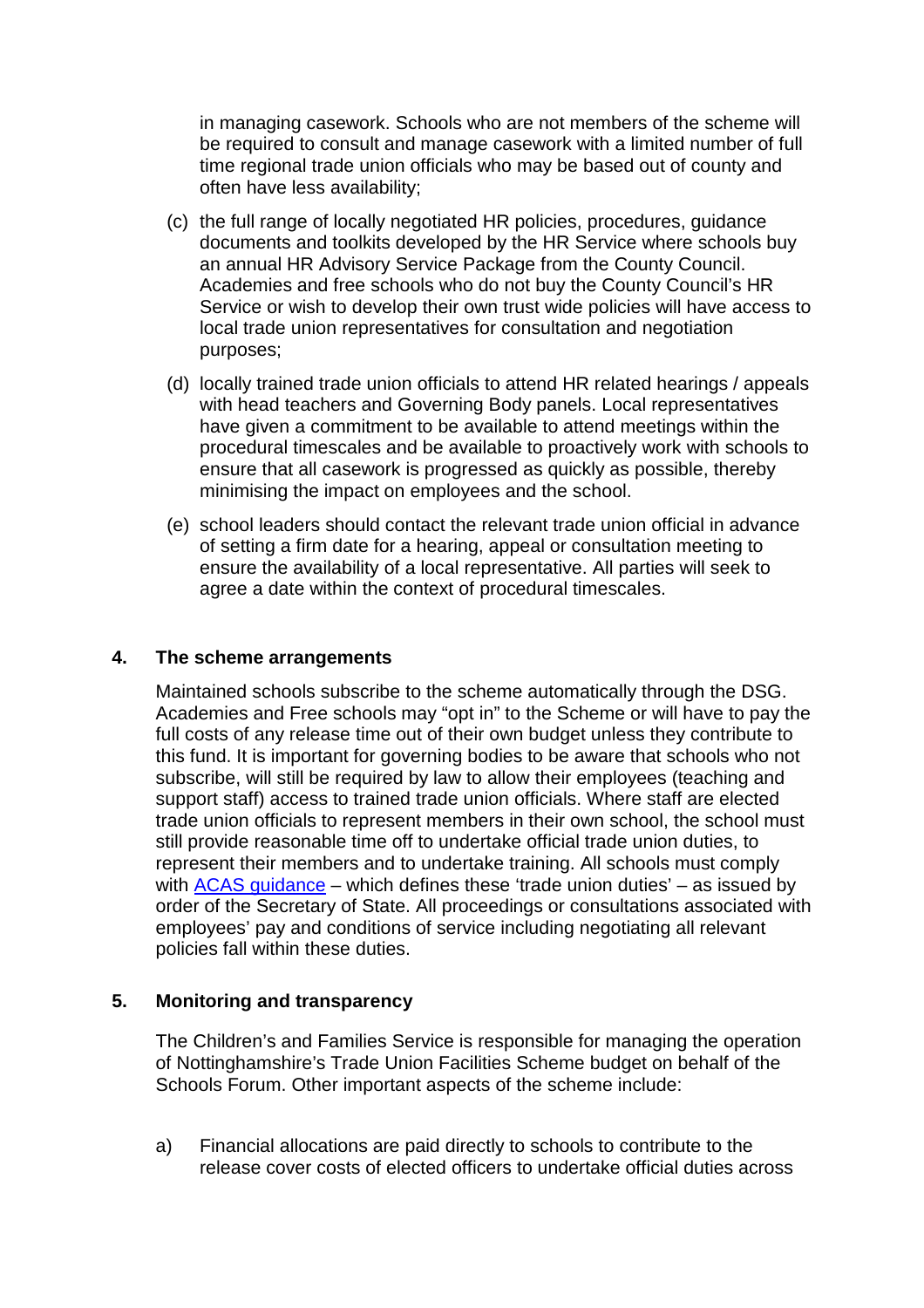member Nottinghamshire schools on a county wide basis. No money is paid directly to Trade Unions or individual Trade Union Officials.

- b) The facilities budget is 'ring fenced' solely to reimburse Nottinghamshire Schools who join the scheme and release their employees who are members of either ASCL, NAHT, NASUWT, NEU, UNISON or GMB to undertake county wide official trade union duties.
- c) In exercising its administrative and financial oversight, the Children and Families Service will provide an annual report to the Schools Forum detailing how the fund has been used by each individual trade union official and details of which schools have been reimbursed. This information is not reported to the Schools Forum on a case by case basis but is used to provide summary and yearly reports and most importantly to provide, through officers, assurance that the scheme is being appropriately managed.
- d) The scheme is open to audit scrutiny by Nottinghamshire County Council Financial Services Team (Audit).

#### **6. Joining the scheme**

All maintained schools are members of the scheme for 2019-2020 following the approval of Schools Forum to de-delegate the Facilities Fund from the DSG. (December 2018) Academies and free schools who wish to join must confirm their membership of the scheme each year by emailing Children and Family Services by the 31<sup>st</sup> January to ensure that there is a clear overall picture of the budget.

The cost for 2019-2020 is based on a charge per pupil of £1.51 for primary schools and £1.64 for secondary schools. Academies and Free schools are therefore strongly recommended to take advantage of this local scheme and "ring fence" this money in their budgets to support them to meet their statutory employment responsibilities and contribute to the continuation of good employee and trade union relations within their schools.

If you require any further detail or wish to discuss the above in more detail please contact the HR Duty Desk 0115 9774433 or your named HR Business Partner.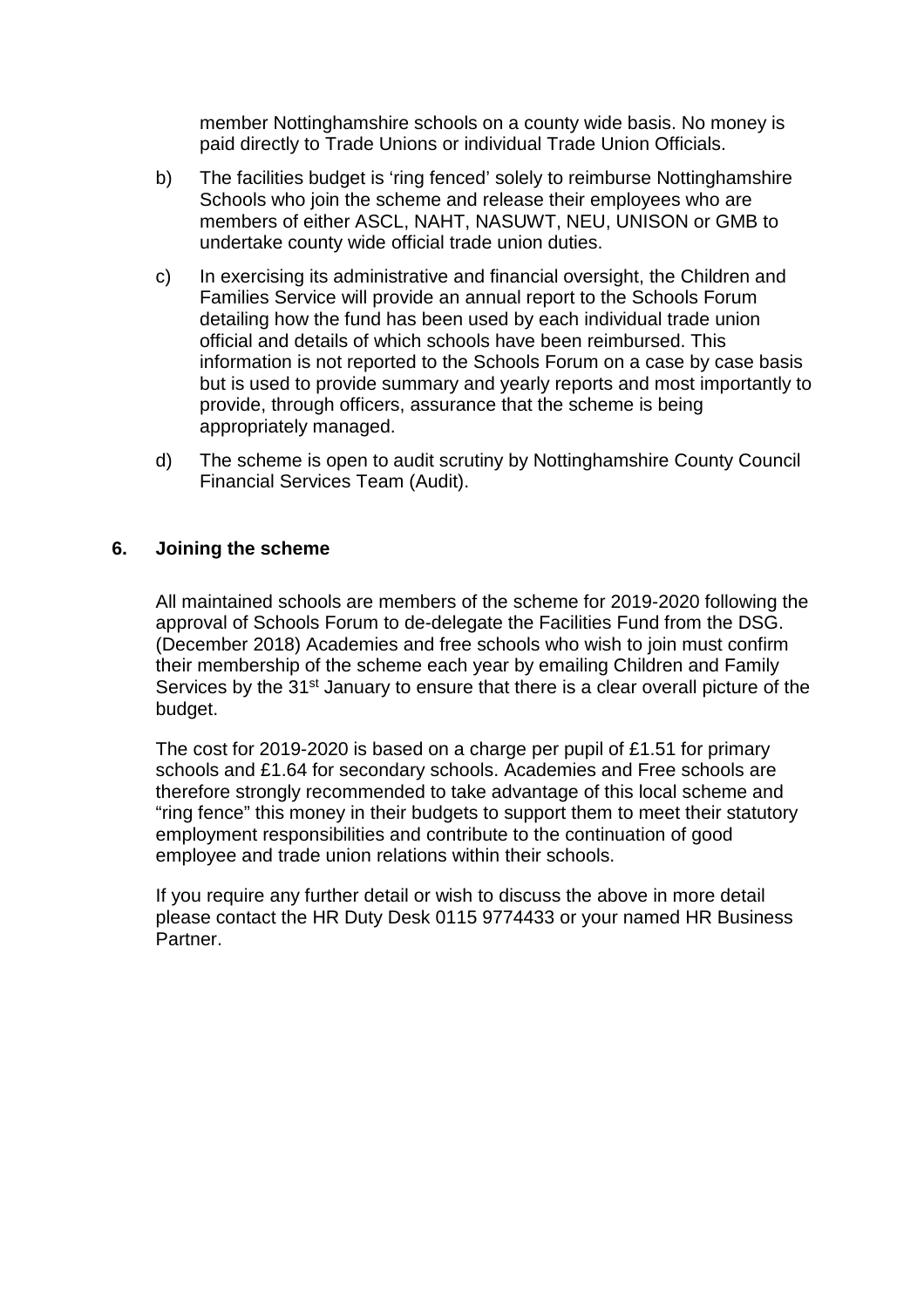**Appendix 2** 



### **Protocol on the Engagement of Trade Union Representatives**

#### **(Acting as Caseworkers) with Schools and Human Resources Business Partners**

The Schools forum commissioned a working group of head teachers, officers of the local authority and trade union representatives to produce a joint protocol setting out a code of conduct relating to the management of industrial relations matters in schools .This document has been considered by the forum.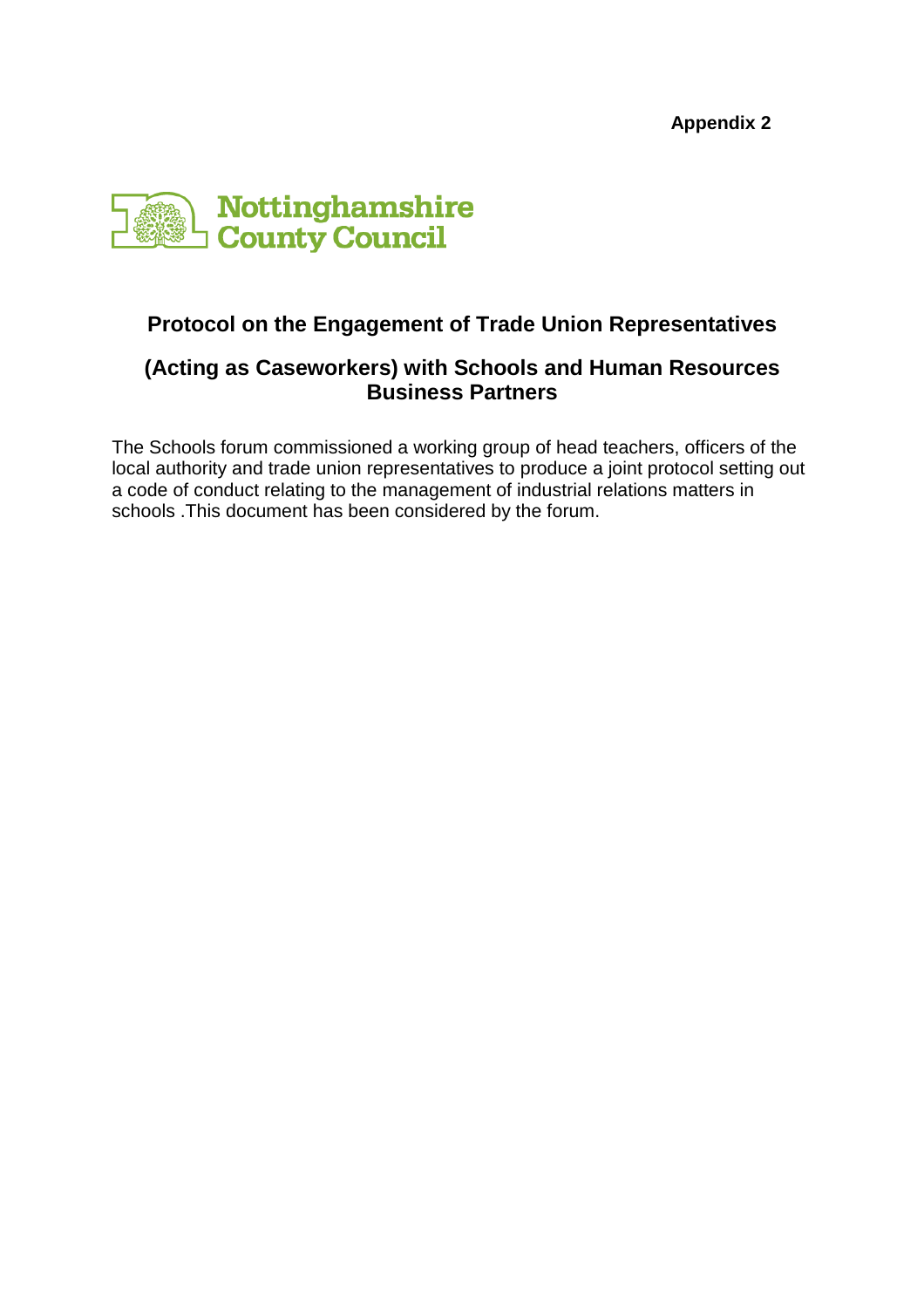#### **Schools' Forum Working Party on Trade Union Facilities, September 2015**

## **Protocol on the Engagement of Trade Union Representatives (Acting as Caseworkers) with Schools and Human Resources**

#### **Business Partners**

- 1. Schools and academies that contribute to the trade union facilities (TUF) fund are able to access the expertise and attendance of trained caseworkers at all formal and informal meetings without any further cost. If a contributing school or academy has to release an employee who is a caseworker for such TUF duties they are able to claim payment from the fund for the time this takes. Schools that do NOT contribute cannot access either the expertise of a TU trained caseworker or claim from the fund. However, employers are still bound by a statutory duty to release TU reps on full pay to be trained to carry out their role. This may cost more than contributing to the TUF fund.
- 2. Trade union representatives acting as caseworkers or otherwise representing members at either formal or informal meetings or hearings, review meetings and appeals should adopt this protocol as good practice. It sets out the level of appropriate conduct for all parties involved in resolving employee relations issues in Nottinghamshire schools.
- 3. This protocol acknowledges that an effective framework for managing employee relations in schools is important and recognises the valuable contribution which local partnerships make to resolving employment relations issues in Nottinghamshire schools.
- 4. Trade union representatives, caseworkers, head teachers, governors and HR business partners should:
	- seek to build effective professional relationships and trust by behaving courteously and with mutual respect for each other, avoiding conflict and aggressive or unprofessional behaviour;
	- recognise that employees are responsible for contacting and briefing their trade union representative who will provide timely and appropriate professional support and advice;
	- ensure that when trade union representatives and county council employees visit schools they comply with the school's visitors' policy and make an appointment prior to any visit;
	- ensure all contact and discussions regarding casework is subject to strict confidentiality concerning personal, sensitive data relating to employees, schools and the County Council to comply with the provisions of the Data Protection Act;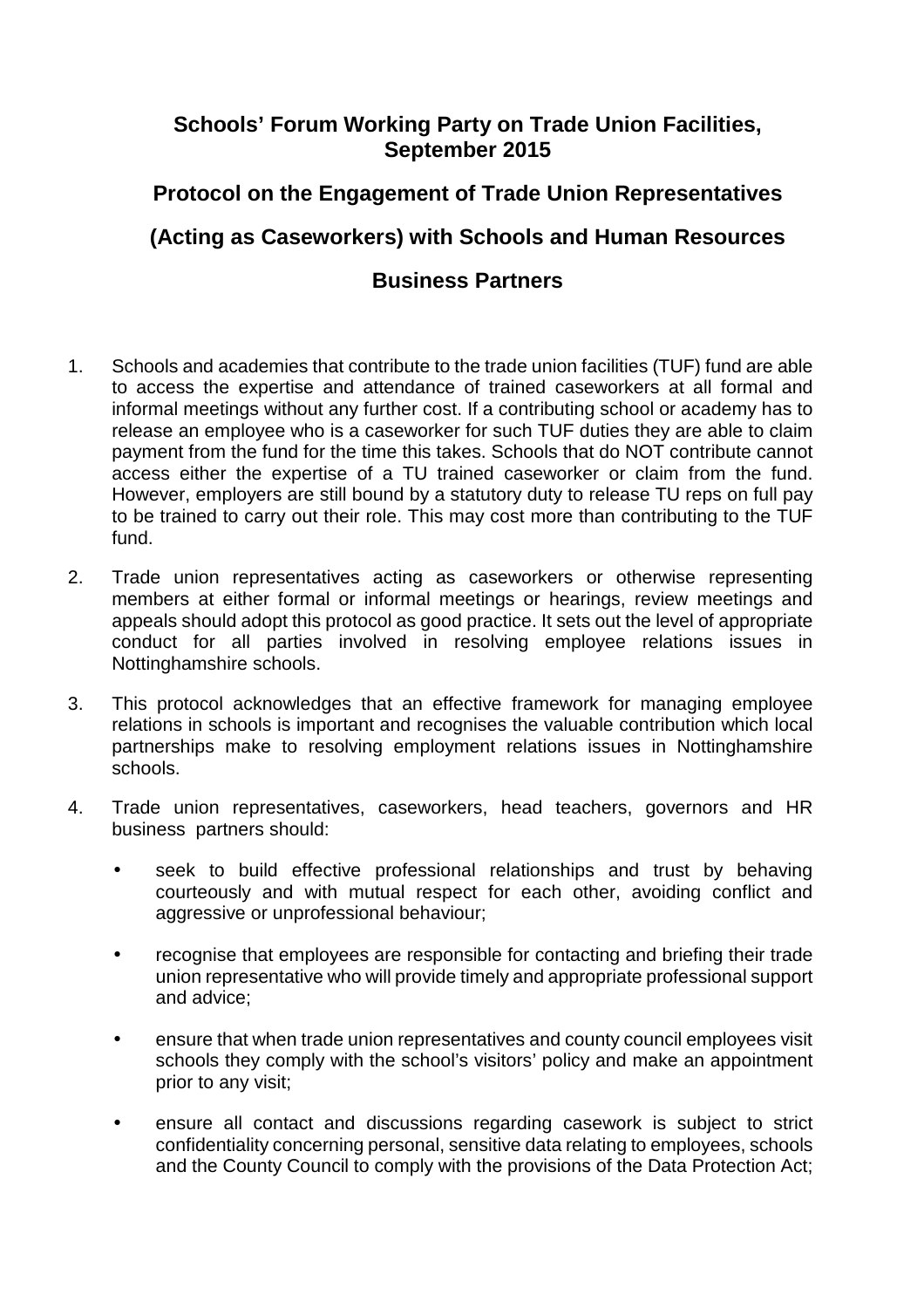- advise their member(s)/employees of the confidential nature of casework which should not be discussed inappropriately with other staff in the school or commented on via any kind of social media or publicly;
- obtain appropriate permission before sensitive, personal and/or medical information is shared with a third party;
- respond promptly to contact and correspondence and confirm important information in writing where necessary to avoid misunderstanding;
- make every effort to find 'cover' to avoid delay in progressing a case when parties are unavailable for periods of time, for example, due to restrictions on trade union working time. Those planning meetings dates should be mindful of the overall availability of local representatives with paid release time when planning any such meetings. (See below\*\*)
- ensure that every effort is made to adhere to procedural timescales, so that prearranged meeting / review or hearing dates take place and formal letters and papers are exchanged on time, unless otherwise agreed;
- hold pre-meetings where appropriate and be prepared and punctual for all meetings;
- ensure that TU members and others understand the importance of preparing for and attending meetings at agreed dates and times and immediately alert all parties should difficulties emerge which may cause delay;
- all work proactively to ensure that employment issues are resolved as quickly as possible and will never advance a position on behalf of the employee or the school that lacks integrity;
- recognise the entitlement of employees to be accompanied or represented but will also aim to minimise the administrative impact on the school and reduce the burden of bureaucracy;
- ensure that TU members/employees are informed of all possible outcomes, options or developments to facilitate a speedy resolution taking into account both the interests of the employee and the school.

#### **5. Use of Trade Union Facilities Fund**

In the interests of transparency and appropriate use of public money representatives in receipt of trade union facilities time will record brief details of how any funding has been used. They will be accountable via their union to the Nottinghamshire Schools' Forum which will monitor and report on how the money is allocated and spent. It is noted that the Schools Forum will not receive details of any school or case work. Rather the yearly report will provide assurances that the fund is being monitored by the relevant LA officers.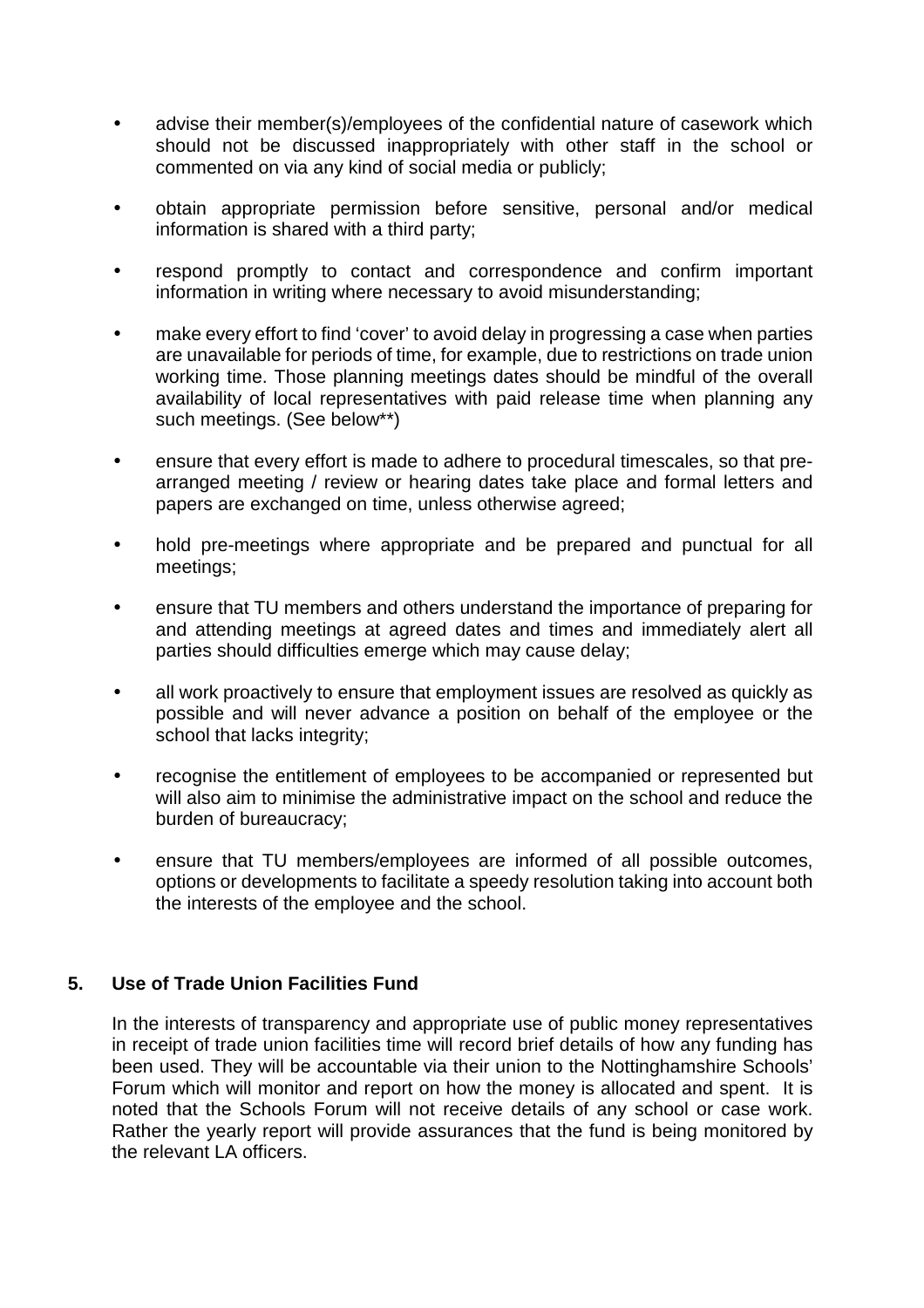#### **6. Right to be accompanied**

All Nottinghamshire employment procedures set out the detail of entitlement of an employee to be accompanied or represented. All school employees have a statutory right to be accompanied when required to attend a meeting that could result in a formal warning which will be placed on an employee's record, dismissal (including redundancy) or any other formal hearing, including appeals against such sanctions.

No formal action can be taken against a recognised trade union representative until the circumstances of the case have been notified to the appropriate trade union officer.

(\*\*Where a meeting needs to be re-arranged by the trade union for some urgent reason, they will immediately contact the school to explain the reason for the postponement. A new date will be set within five working days of the original date. Failure to provide adequate notice of unavailability or explanation may result in a decision for a meeting arranged within the required timescales set out in the relevant procedure to go ahead without the employee or trade union representative.)

This protocol was originally agreed by Nottinghamshire Schools' Forum, September 2015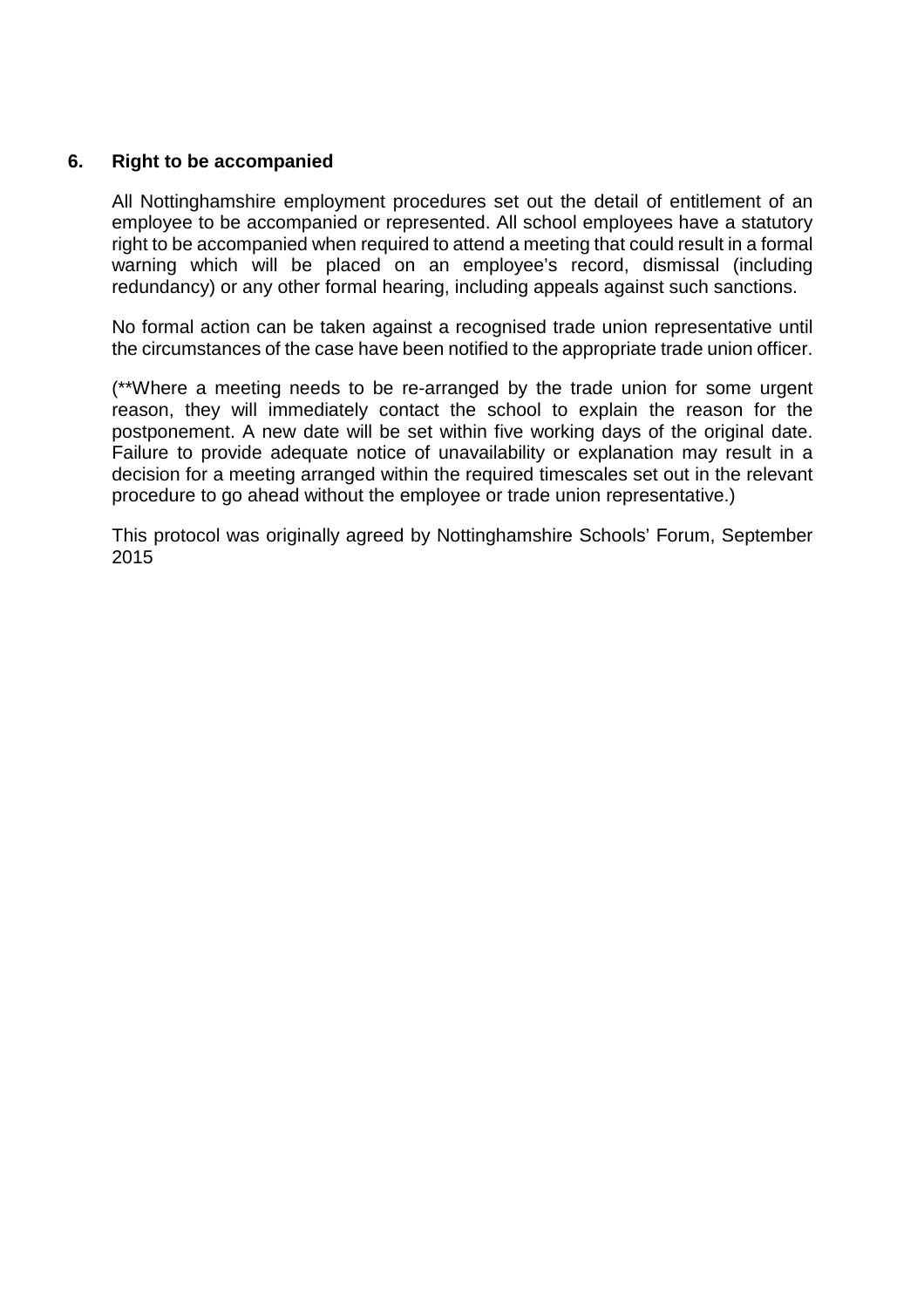

## **Trade Union Facilities Budget**

## **Termly Record of TU Duties undertaken**

| <b>Trade Union</b>    |                           |  |  |
|-----------------------|---------------------------|--|--|
| <b>Representative</b> |                           |  |  |
| <b>Finance Year</b>   | <b>Term Dates covered</b> |  |  |

Each Representative must fully complete one form **each term** setting out how the trade union facilities time has been used on official **trade union duties. This is a condition of the TUF allocation by the Schools Forum. This will be used as a record to account for the use of TUF budget/ Facilities time** assigned to each representative and will be included in the annual report to the School Forum. Please note: Information presented to the Schools Forum on duties will be anonymised. Expand form as required so that there is one line for each piece of casework / meeting attended.

|     | <b>TUF Purpose</b>                                                                                                  | <b>Name School</b><br>/Meeting<br>attended<br><b>/Training</b><br>undertaken | Comments re trade union work / activity<br>undertaken | Date(s) | <b>Number</b><br>of days |
|-----|---------------------------------------------------------------------------------------------------------------------|------------------------------------------------------------------------------|-------------------------------------------------------|---------|--------------------------|
| 1.0 | <b>Negotiation - Local</b><br>Authority / NCC employer<br>consultation meetings<br>attended on behalf of<br>members |                                                                              |                                                       |         |                          |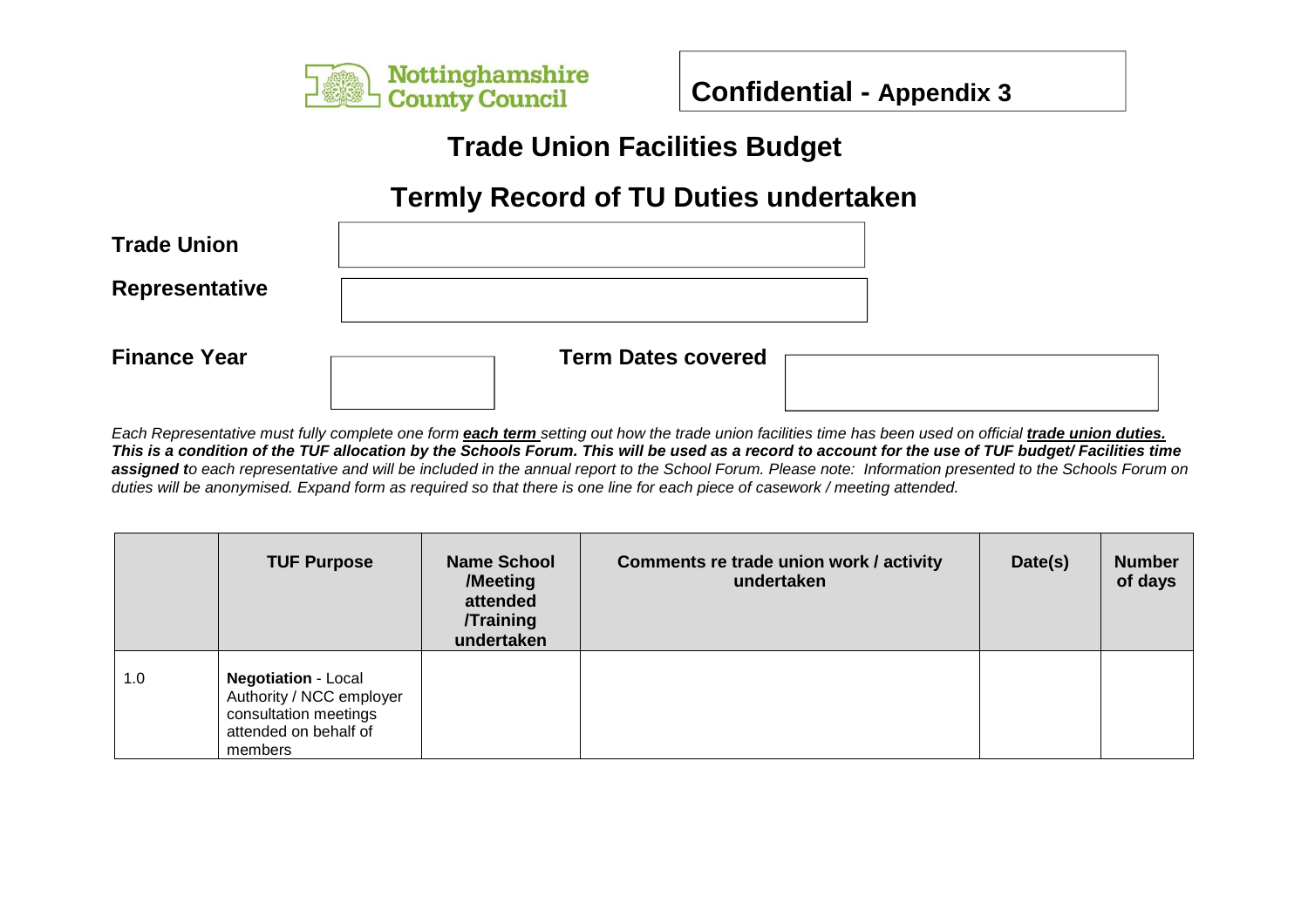| 1.1   | <b>Negotiation - School</b><br>based negotiations /<br>consultation meetings                                                                                                                           |  |  |
|-------|--------------------------------------------------------------------------------------------------------------------------------------------------------------------------------------------------------|--|--|
| $1.2$ | <b>Negotiation - Preparation</b><br>time relevant negotiation /<br>consultation meetings                                                                                                               |  |  |
| 2.0   | <b>Casework - Formal</b><br><b>Casework Activity</b><br>Attending formal meetings<br>/ reviews (Specify eg<br>discipline, Grievance,<br>Attendance)<br>Use separate line for each<br>piece of casework |  |  |
| 2.1   | <b>Casework</b> - Preparation<br>time / time spent with<br>members / Informing<br>member of progress<br>(relate to information<br>above as appropriate)                                                |  |  |
| 3.0   | <b>Training / Briefings -</b><br>Attending Official Trade<br><b>Union Training</b>                                                                                                                     |  |  |
| 4.0   | Other - Other Duties not<br>covered above (Please<br>specify)                                                                                                                                          |  |  |

Please expand and use additional lines as required.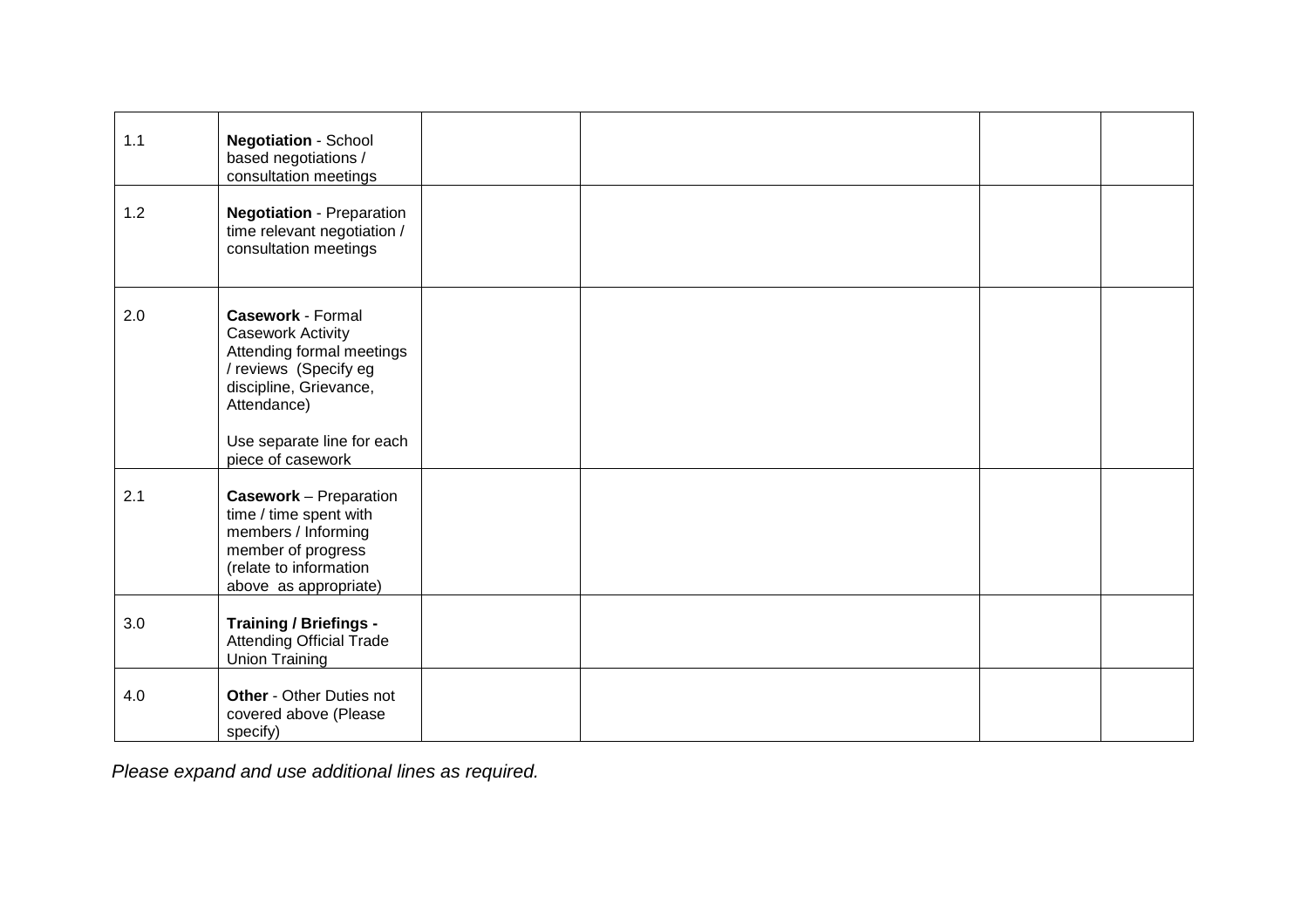#### **I confirm this is an accurate record of trade union duties undertaken.**

|                                                                                   | <b>Date</b> |  |
|-----------------------------------------------------------------------------------|-------------|--|
|                                                                                   |             |  |
|                                                                                   |             |  |
| Deadline for submission: Please return each term within the following timescales: |             |  |
| <b>Autumn Term by 31 January</b>                                                  |             |  |
| <b>Spring Term by 30 April</b>                                                    |             |  |
| <b>Summer Term by 31 July</b>                                                     |             |  |
| Return to andy.wilson@nottscc.gov.uk                                              |             |  |
|                                                                                   |             |  |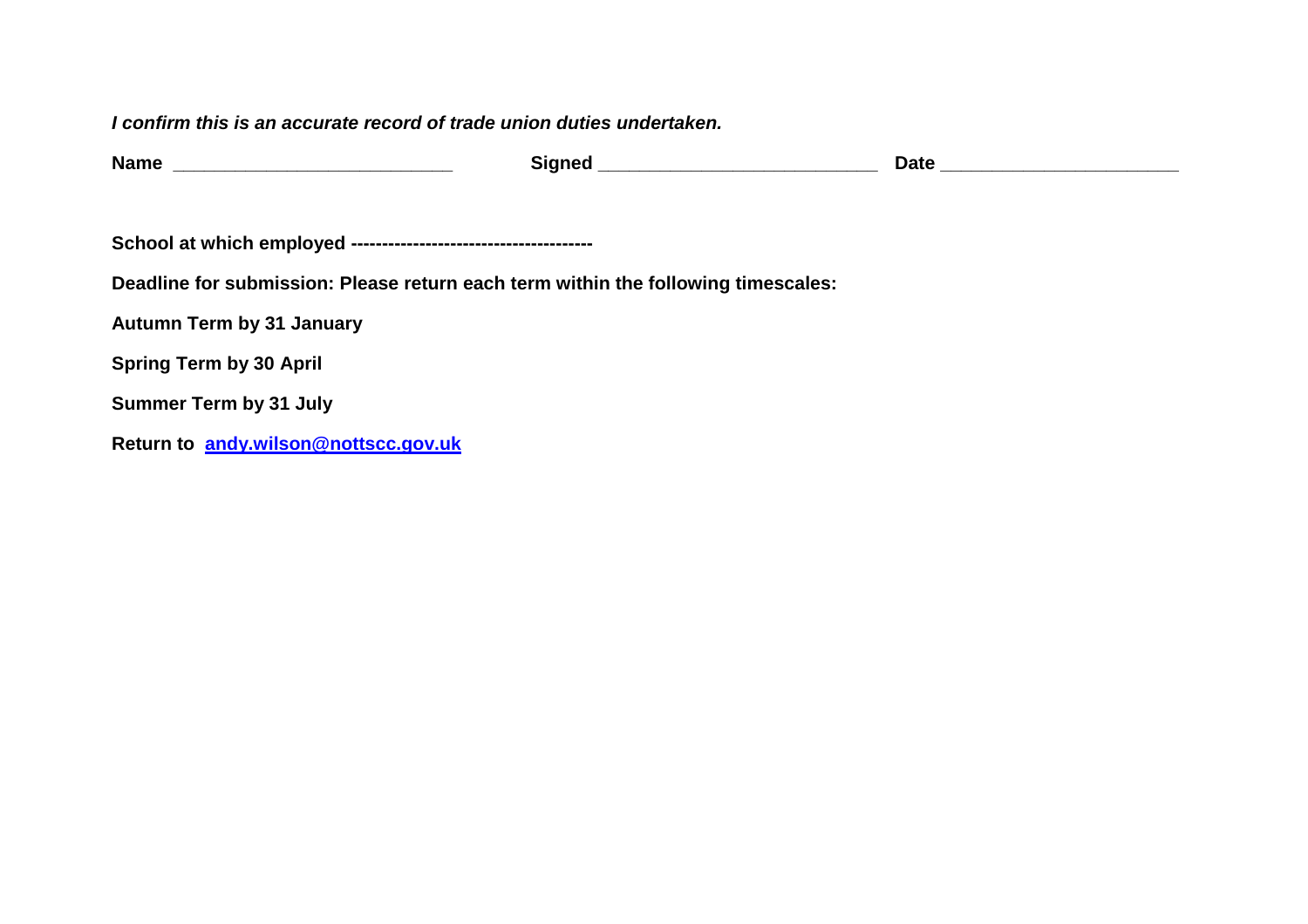

#### **Appendix 4 – Confirmation to Head Teacher of County Wide Trade Union Official Funded through Trade Union Facilities Budget: Form to be completed by the relevant Trade Union and sent to:**

1. (Name of) Head Teacher of employing school and address

2. Director of Children and Families Service. County Hall, West Bridgford, Nottingham. NG2 7QP FAO Andy Wilson, HR Service andy.wilson@nottscc.gov.uk

Dear Head Teacher

Cc Director of Children and Families Service,

**Trade Union** 

#### **Name of Representative**

Further to our discussion, I confirm our agreement for the school to release the above named employee as set out below who has been elected as a Trade Union Representative in accordance with the trade union rules to undertake county-wide trade union duties. The replacement cover funding, where this is required will be paid at a maximum of the Main Pay Range (not including NI, Superannuation or allowances) or less according to incremental point. The scheme administrator will arrange for the school to receive fte funding based on the above in due course. The relevant information is provided below:

| <b>Substantive School post Title</b>                      |                                                                             | <b>Post FTE</b>   |  |
|-----------------------------------------------------------|-----------------------------------------------------------------------------|-------------------|--|
| <b>TU Position Elected to</b>                             |                                                                             | TU FTE<br>Release |  |
| TUF Day(s) of the week released                           | Mon: am/pm / Tues: am/pm / Wed: am/pm<br>Thurs: am/pm / Fri: am/pm (Circle) |                   |  |
| Release format                                            | Weekly / Two weekly (Circle)                                                |                   |  |
| Effective date of appointment to TU<br>Role               |                                                                             |                   |  |
| Name of Official Replaced                                 |                                                                             |                   |  |
| Brief Description of trade union duties to be undertaken: |                                                                             |                   |  |
| Name TU Official:                                         | Signed:                                                                     |                   |  |
| Position in Union:                                        | Date:                                                                       |                   |  |